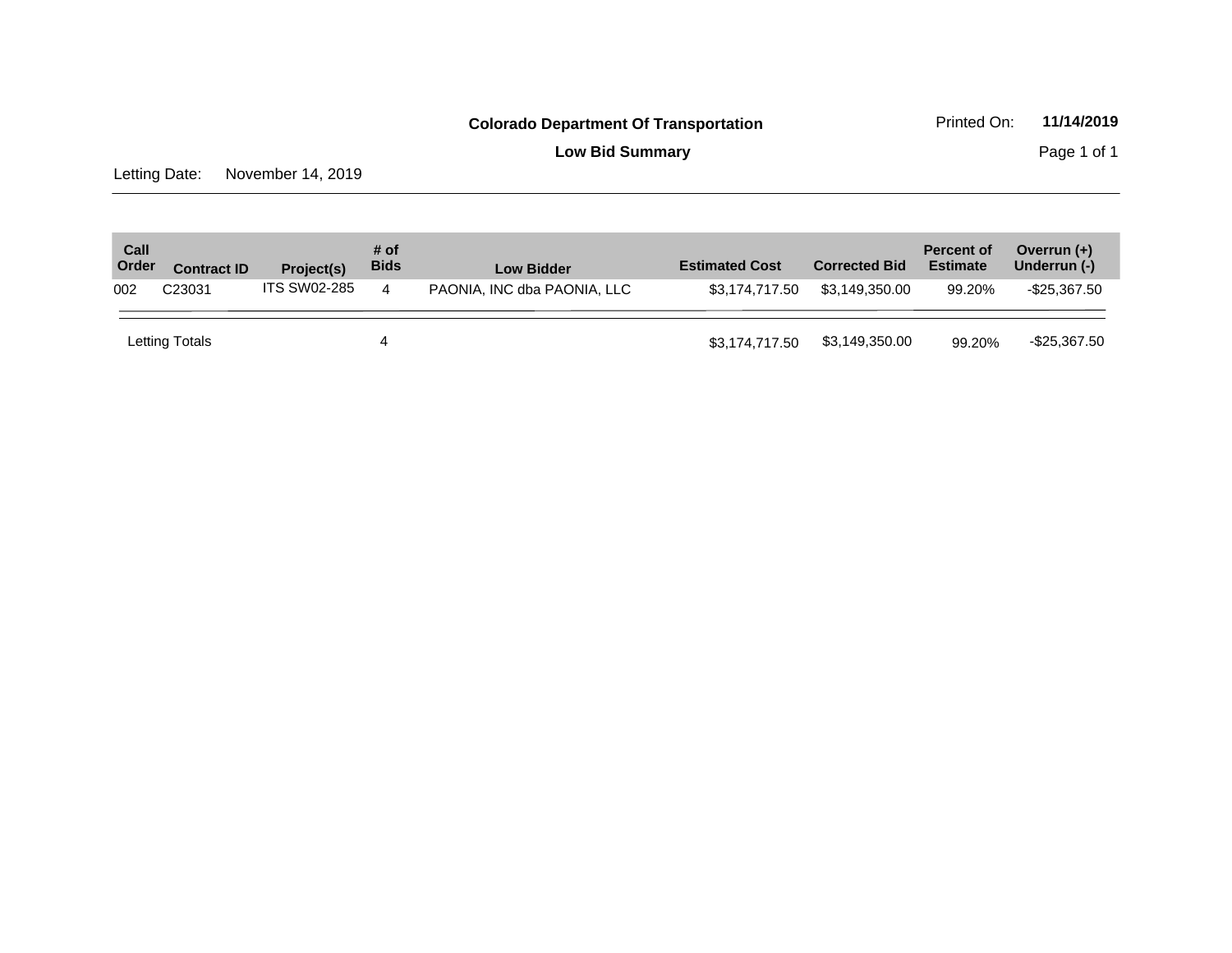|                                                            |              | <b>Colorado Department Of Transportation</b> | Printed On: | 11/14/2019  |
|------------------------------------------------------------|--------------|----------------------------------------------|-------------|-------------|
|                                                            |              | <b>Vendor Ranking</b>                        |             | Page 1 of 1 |
| <b>Contract Description:</b>                               | Contract ID: | C <sub>23031</sub>                           |             |             |
| STATEWIDE- 1-70, 1-225, US 40, SH 92, SH 145, US 285, 1-25 |              |                                              |             |             |

### ITS VMS REPLACEMENT

THIS PROJECT HAS AN OPTIONAL PRE-BID CONFERENCE ON MONDAY, NOVEMBER 4, 2019 BEGINNING AT 9:00 AM AT 425 CORPORATE CIRCLE, UNIT C, GOLDEN, CO 80401

| Rank | <b>Vendor ID</b> | <b>Vendor Name</b>               | <b>Total Bid</b> | <b>Percent Of</b><br><b>Low Bid</b> | <b>Percent Of</b><br><b>Estimate</b> |
|------|------------------|----------------------------------|------------------|-------------------------------------|--------------------------------------|
|      | 1507A            | PAONIA, INC dba PAONIA, LLC      | \$3,149,350.00   | 100.00%                             | 99.20%                               |
| 0    | -EST-            | <b>Engineer's Estimate</b>       | \$3,174,717.50   | 100.81%                             | 100.00%                              |
| 2    | 1231A            | INTERFACE COMMUNICATIONS COMPANY | \$3,509,471.00   | 111.43%                             | 110.54%                              |
| 3    | 1476A            | MORTON ELECTRIC, INC.            | \$3,875,981.10   | 123.07%                             | 122.09%                              |
| 4    | 1655             | Casper Electric, Inc.            | \$3,949,884.84   | 125.42%                             | 124.42%                              |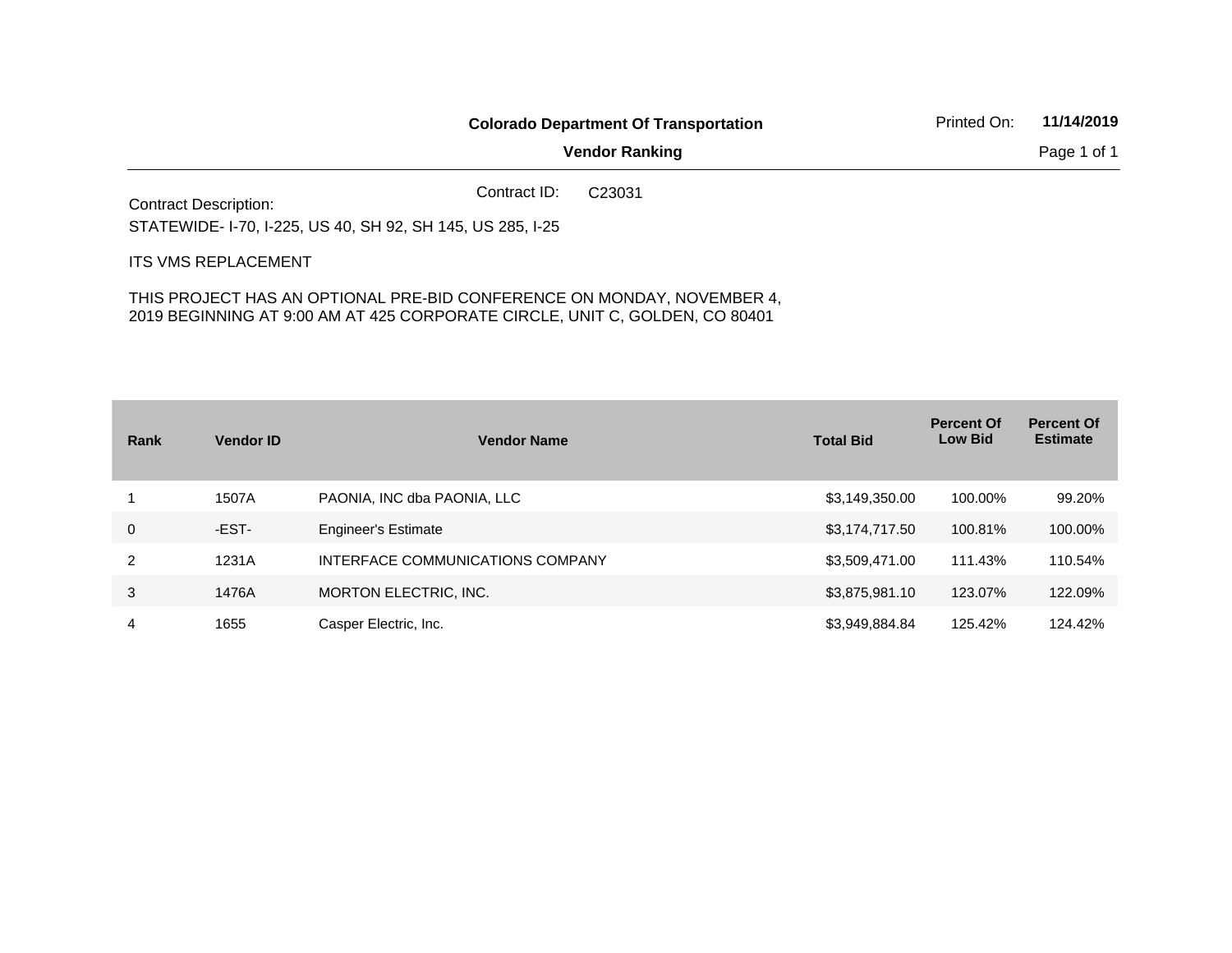**Tabulation of Bids Page 1 of 12** 

|                     |                                                                 | Contract ID:<br>C23031 |                                           |               |                                 |               |                                                        |           |
|---------------------|-----------------------------------------------------------------|------------------------|-------------------------------------------|---------------|---------------------------------|---------------|--------------------------------------------------------|-----------|
|                     |                                                                 |                        | $(0)$ -EST-<br><b>Engineer's Estimate</b> |               | (1) 1507A<br><b>PAONIA, INC</b> |               | (2) 1231A<br><b>INTERFACE</b><br><b>COMMUNICATIONS</b> |           |
| <b>Item Code</b>    | <b>Description</b>                                              | Quantity               | <b>Unit Price</b>                         | <b>Amount</b> | <b>Unit Price</b>               | <b>Amount</b> | <b>Unit Price</b>                                      | Amount    |
| <b>SECTION:</b>     | 0001<br><b>BID ITEMS</b>                                        |                        |                                           |               |                                 | LCC:          |                                                        |           |
| 202-00805           | Removal of Overhead Sign Structure                              | 1.000 EACH             | 5,000.00000                               | 5,000.00      | 5,000.00000                     | 5,000.00      | 4,463.40000                                            | 4,463.40  |
|                     | 202-00810 Removal of Ground Sign                                | 14.000 EACH            | 2,000.00000                               | 28,000.00     | 150.00000                       | 2,100.00      | 4,200.00000                                            | 58,800.00 |
|                     | 202-00823 Removal of Dynamic Message Sign                       | 15.000 EACH            | 2,000.00000                               | 30,000.00     | 2,500.00000                     | 37.500.00     | 1,718.00000                                            | 25,770.00 |
|                     | 202-01130 Removal of Guardrail Type 3                           | 805.000<br>LF          | 10.00000                                  | 8,050.00      | 9.00000                         | 7,245.00      | 15.00000                                               | 12,075.00 |
|                     | 202-01170 Removal of Guardrail Type 7                           | LF<br>140.000          | 20.00000                                  | 2,800.00      | 56.00000                        | 7,840.00      | 47.00000                                               | 6,580.00  |
|                     | 202-01300 Removal of End Anchorage                              | 5.000 EACH             | 300.00000                                 | 1,500.00      | 750.00000                       | 3,750.00      | 689.00000                                              | 3,445.00  |
| 203-01597 Potholing |                                                                 | 150,000 HOUR           | 200.00000                                 | 30,000.00     | 10.00000                        | 1,500.00      | 215.00000                                              | 32,250.00 |
|                     | 208-00002 Erosion Log Type 1 (12 Inch)                          | LF<br>2,000.000        | 5.00000                                   | 10,000.00     | 1.00000                         | 2,000.00      | 6.00000                                                | 12,000.00 |
|                     | 208-00035 Aggregate Bag                                         | 200.000<br>LF          | 8.00000                                   | 1,600.00      | 7.50000                         | 1.500.00      | 18.00000                                               | 3,600.00  |
|                     | 208-00046 Pre-fabricated Concrete Washout Structure<br>(Type 1) | 18.000 EACH            | 500.00000                                 | 9,000.00      | 125.00000                       | 2,250.00      | 375.00000                                              | 6,750.00  |
| 208-00103           | Removal and Disposal of Sediment (Labor)                        | 100.000 HOUR           | 50.00000                                  | 5,000.00      | 5.00000                         | 500.00        | 37.00000                                               | 3,700.00  |
| 208-00105           | Removal and Disposal of Sediment<br>(Equipment)                 | 100.000 HOUR           | 125.00000                                 | 12,500.00     | 5.00000                         | 500.00        | 49.00000                                               | 4,900.00  |
| 208-00106           | Sweeping (Sediment Removal)                                     | 100.000 HOUR           | 150.00000                                 | 15,000.00     | 5.00000                         | 500.00        | 84.00000                                               | 8,400.00  |
|                     | 208-00107 Removal of Trash                                      | 100.000 HOUR           | 100.00000                                 | 10,000.00     | 5.00000                         | 500.00        | 37.00000                                               | 3,700.00  |
|                     | 212-00006 Seeding (Native)                                      | 0.800 ACRE             | 8,000.00000                               | 6,400.00      | 4,375.00000                     | 3,500.00      | 3,783.00000                                            | 3,026.40  |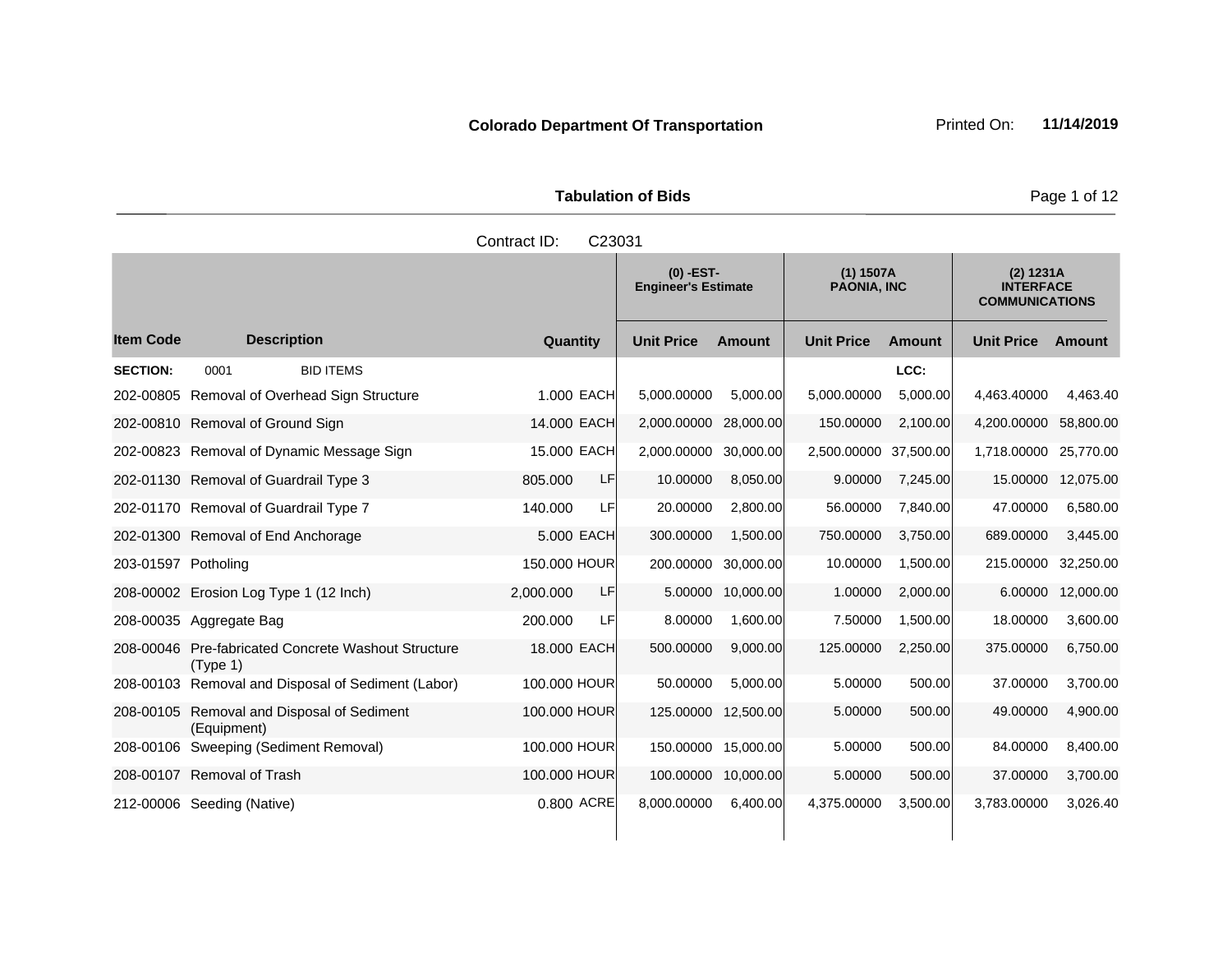**Tabulation of Bids Page 2 of 12** 

|                  |                                                                   | C23031<br>Contract ID: |                                           |                      |                                   |                      |                                                                          |                    |
|------------------|-------------------------------------------------------------------|------------------------|-------------------------------------------|----------------------|-----------------------------------|----------------------|--------------------------------------------------------------------------|--------------------|
|                  |                                                                   |                        | $(0)$ -EST-<br><b>Engineer's Estimate</b> |                      | $(1)$ 1507A<br><b>PAONIA, INC</b> |                      | (2) 1231A<br><b>INTERFACE</b><br><b>COMMUNICATIONS</b><br><b>COMPANY</b> |                    |
| <b>Item Code</b> | <b>Description</b>                                                | Quantity               | <b>Unit Price</b>                         | <b>Amount</b>        | <b>Unit Price</b>                 | <b>Amount</b>        | <b>Unit Price</b>                                                        | Amount             |
| <b>SECTION:</b>  | 0001<br><b>BID ITEMS</b>                                          |                        |                                           |                      |                                   | LCC:                 |                                                                          |                    |
|                  | 212-00032 Soil Conditioning                                       | 0.800 ACRE             | 8,000.00000                               | 6,400.00             | 4,375.00000                       | 3,500.00             | 12,702.00000 10,161.60                                                   |                    |
|                  | 213-00003 Mulching (Weed Free)                                    | 0.100 ACRE             | 6,000.00000                               | 600.00               | 35,000.00000                      | 3,500.00             | 9,640.00000                                                              | 964.00             |
| 213-00061        | <b>Mulch Tackifier</b>                                            | LB<br>20,000           | 4.00000                                   | 80.00                | 100.00000                         | 2,000.00             | 26.00000                                                                 | 520.00             |
| 216-00201        | Soil Retention Blanket (Straw-Coconut)<br>(Biodegradable Class 1) | SY<br>4,000.000        | 2.00000                                   | 8,000.00             | 2.50000                           | 10,000.00            | 5.00000                                                                  | 20,000.00          |
| 240-00000        | <b>Wildlife Biologist</b>                                         | 40,000 HOUR            | 100.00000                                 | 4,000.00             | 167.00000                         | 6.680.00             | 168,00000                                                                | 6,720.00           |
|                  | 240-00010 Removal of Nests                                        | 10,000 HOUR            | 100.00000                                 | 1,000.00             | 143.00000                         | 1,430.00             | 144.00000                                                                | 1,440.00           |
| 250-00010        | <b>Environmental Health and Safety</b><br>Management              | L S<br>1.000           | 5,000.00000                               | 5,000.00             | 5,900.00000                       | 5,900.00             | 5,927.00000                                                              | 5,927.00           |
| 250-00050        | <b>Monitoring Technician</b>                                      | 20.000 HOUR            | 100.00000                                 | 2,000.00             | 149.00000                         | 2,980.00             | 150.00000                                                                | 3,000.00           |
|                  | 250-00120 Material Sampling and Delivery                          | 2.000 EACH             | 200.00000                                 | 400.00               | 312.00000                         | 624.00               | 314.00000                                                                | 628.00             |
|                  | 250-00200 Material Handling (Stockpile)                           | CY<br>20.000           | 50.00000                                  | 1,000.00             | 150.00000                         | 3,000.00             | 145.00000                                                                | 2,900.00           |
|                  | 250-00210 Solid Waste Disposal                                    | <b>CY</b><br>20,000    | 300.00000                                 | 6.000.00             | 113.00000                         | 2.260.00             | 114.00000                                                                | 2,280.00           |
|                  | 250-00220 Hazardous Waste Disposal                                | <b>CY</b><br>20.000    | 300.00000                                 | 6,000.00             | 250.00000                         | 5,000.00             | 208.00000                                                                | 4,160.00           |
|                  | 403-00721 Hot Mix Asphalt (Patching) (Asphalt)                    | SY<br>300.000          | 100.00000                                 | 30.000.00            |                                   | 65.00000 19,500.00   |                                                                          | 92.00000 27,600.00 |
|                  | 503-00042 Drilled Shaft (42 Inch)                                 | LF<br>17.000           |                                           | 700.00000 11,900.00  | 650.00000 11,050.00               |                      | 751.00000 12,767.00                                                      |                    |
|                  | 503-00048 Drilled Shaft (48 Inch)                                 | LF<br>186.000          |                                           | 700.00000 130,200.00 |                                   | 750.00000 139,500.00 | 997.00000 185,442.00                                                     |                    |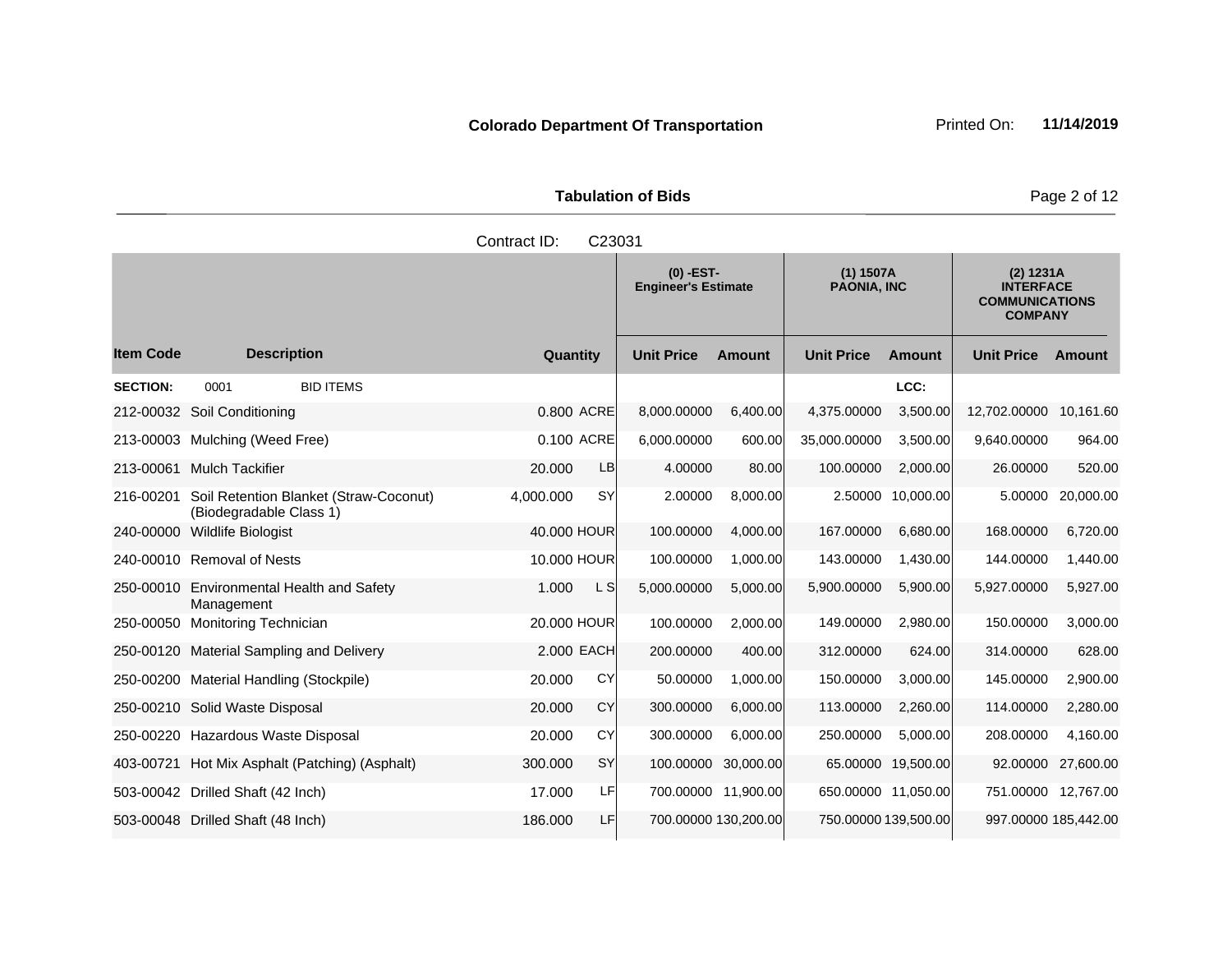Tabulation of Bids **Page 3 of 12** 

|                  |                                                 | Contract ID:<br>C23031 |                                           |                     |                                   |                     |                                                                          |                     |
|------------------|-------------------------------------------------|------------------------|-------------------------------------------|---------------------|-----------------------------------|---------------------|--------------------------------------------------------------------------|---------------------|
|                  |                                                 |                        | $(0)$ -EST-<br><b>Engineer's Estimate</b> |                     | $(1)$ 1507A<br><b>PAONIA. INC</b> |                     | (2) 1231A<br><b>INTERFACE</b><br><b>COMMUNICATIONS</b><br><b>COMPANY</b> |                     |
| <b>Item Code</b> | <b>Description</b>                              | Quantity               | <b>Unit Price</b>                         | <b>Amount</b>       | <b>Unit Price</b>                 | <b>Amount</b>       | <b>Unit Price</b>                                                        | Amount              |
| <b>SECTION:</b>  | <b>BID ITEMS</b><br>0001                        |                        |                                           |                     |                                   | LCC:                |                                                                          |                     |
|                  | 604-39050 Manhole (Traffic Management System)   | 1.000 EACH             | 8,000.00000                               | 8,000.00            | 10,000.00000 10,000.00            |                     | 6,000.00000                                                              | 6,000.00            |
|                  | 606-00301 Guardrail Type 3 (6-3 Post Spacing)   | 1,175.000<br>LF        | 30.00000                                  | 35,250.00           |                                   | 92.50000 108,687.50 | 43.00000                                                                 | 50,525.00           |
|                  | 606-01340 End Anchorage Type 3D                 | 2,000 EACH             | 1,400.00000                               | 2,800.00            | 3,380.00000                       | 6,760.00            | 1,461.00000                                                              | 2,922.00            |
|                  | 606-01370 Transition Type 3G                    | 1.000 EACH             | 2,500.00000                               | 2,500.00            | 7,000.00000                       | 7,000.00            | 3,262.00000                                                              | 3,262.00            |
|                  | 606-01385 Transition Type 3J                    | 2.000 EACH             | 2,000.00000                               | 4,000.00            | 3,160.00000                       | 6,320.00            | 2,202.00000                                                              | 4,404.00            |
|                  | 606-01390 End Anchorage Type 3K                 | 2.000 EACH             | 2,000.00000                               | 4,000.00            | 2,904.00000                       | 5,808.00            | 2,351.00000                                                              | 4,702.00            |
|                  | 606-02005 End Anchorage (Flared)                | 9,000 EACH             | 2,800.00000                               | 25,200.00           | 7,002.00000 63,018.00             |                     | 3,260.00000                                                              | 29,340.00           |
|                  | 607-11525 Fence (Plastic)                       | LF<br>200.000          | 5.00000                                   | 1,000.00            | 1.00000                           | 200.00              | 5.00000                                                                  | 1,000.00            |
|                  | 612-00001 Delineator (Type I)                   | 6.000 EACH             | 25.00000                                  | 150.00              | 25.00000                          | 150.00              | 44.00000                                                                 | 264.00              |
|                  | 612-00003 Delineator (Type III)                 | 7.000 EACH             | 30.00000                                  | 210.00              | 30.00000                          | 210.00              | 47.00000                                                                 | 329.00              |
|                  | 612-00260 Location Marker (Fiber Optic)(Dome)   | 9,000 EACH             | 100.00000                                 | 900.00              | 125.00000                         | 1,125.00            | 334.00000                                                                | 3,006.00            |
|                  | 612-00270 Location Marker (Utility) (Flat Slat) | 16.000 EACH            | 80.00000                                  | 1.280.00            | 100.00000                         | 1.600.00            | 72.00000                                                                 | 1,152.00            |
|                  | 613-00206 2 Inch Electrical Conduit (Bored)     | 7,140.000<br><b>LF</b> |                                           | 35.00000 249,900.00 |                                   | 20.00000 142,800.00 |                                                                          | 40.00000 285,600.00 |
|                  | 613-01200 2 Inch Electrical Conduit (Plastic)   | LF<br>650.000          |                                           | 25.00000 16,250.00  |                                   | 20.00000 13,000.00  |                                                                          | 35.00000 22,750.00  |
|                  | 613-07011 Pull Box (11"x18"x12")                | 21.000 EACH            | 1,000.00000 21,000.00                     |                     | 950.00000 19,950.00               |                     | 918.00000 19,278.00                                                      |                     |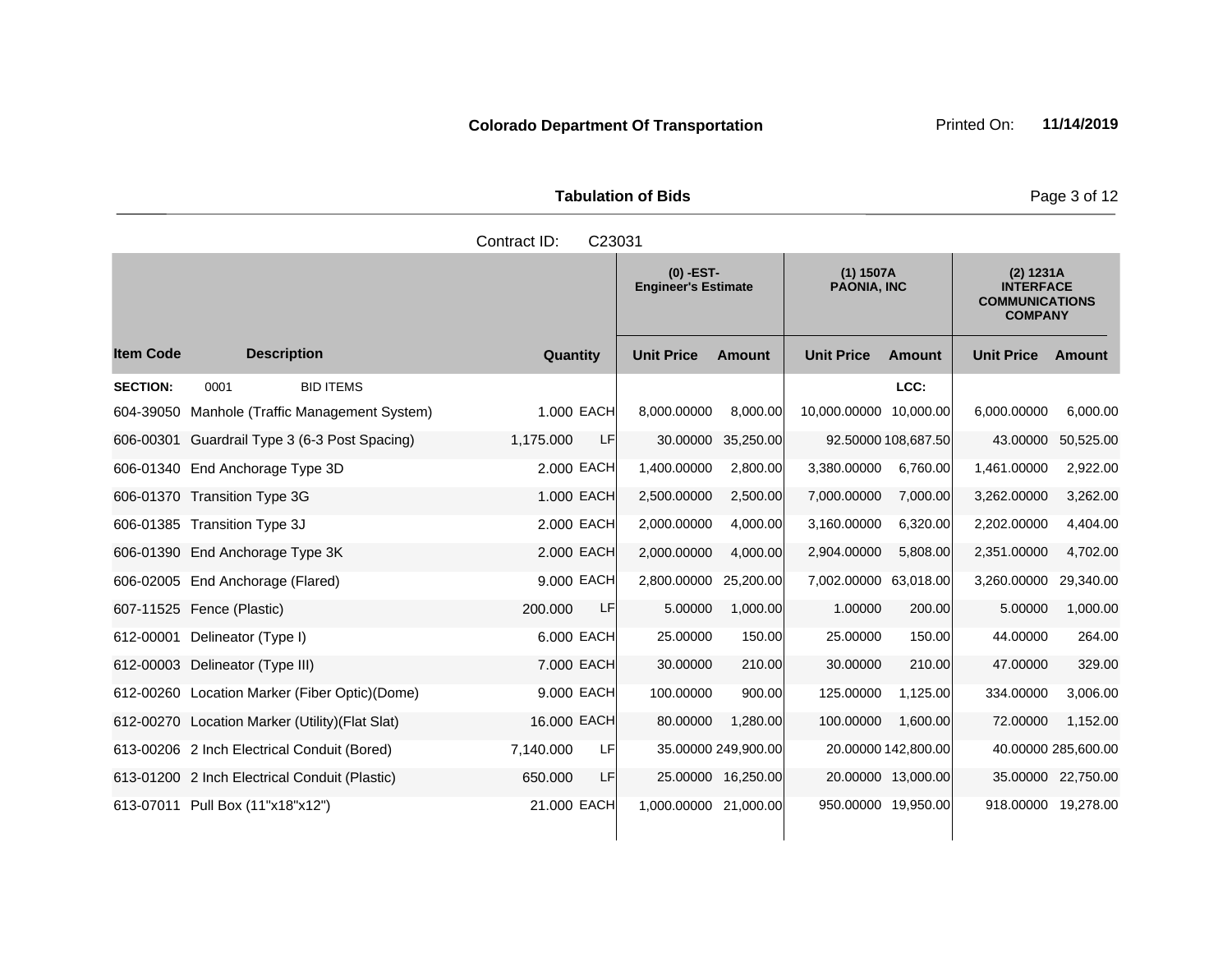Tabulation of Bids **Page 4 of 12** 

|                  |                                                                     | Contract ID:<br>C23031 |                                           |               |                                 |               |                                                                          |           |
|------------------|---------------------------------------------------------------------|------------------------|-------------------------------------------|---------------|---------------------------------|---------------|--------------------------------------------------------------------------|-----------|
|                  |                                                                     |                        | $(0)$ -EST-<br><b>Engineer's Estimate</b> |               | (1) 1507A<br><b>PAONIA, INC</b> |               | (2) 1231A<br><b>INTERFACE</b><br><b>COMMUNICATIONS</b><br><b>COMPANY</b> |           |
| <b>Item Code</b> | <b>Description</b>                                                  | Quantity               | <b>Unit Price</b>                         | <b>Amount</b> | <b>Unit Price</b>               | <b>Amount</b> | <b>Unit Price</b>                                                        | Amount    |
| <b>SECTION:</b>  | <b>BID ITEMS</b><br>0001                                            |                        |                                           |               |                                 | LCC:          |                                                                          |           |
|                  | 613-07023 Pull Box (24"x36"x24")                                    | 14.000 EACH            | 1,500.00000 21,000.00                     |               | 1,050.00000                     | 14,700.00     | 1,885.00000 26,390.00                                                    |           |
|                  | 613-07040 Pull Box (30"x48"x24")                                    | 1.000 EACH             | 2,500.00000                               | 2,500.00      | 1,250.00000                     | 1,250.00      | 2,470.00000                                                              | 2,470.00  |
|                  | 613-80130 Service Meter Cabinet                                     | 16.000 EACH            | 5,000.00000 80,000.00                     |               | 5,500.00000 88,000.00           |               | 6,336.00000 101,376.00                                                   |           |
|                  | 614-00011 Sign Panel (Class I)                                      | 36.500<br>SF           | 25.00000                                  | 912.50        | 25.00000                        | 912.50        | 54.00000                                                                 | 1,971.00  |
|                  | 614-00012 Sign Panel (Class II)                                     | <b>SF</b><br>28,000    | 25.00000                                  | 700.00        | 35.00000                        | 980.00        | 32.00000                                                                 | 896.00    |
|                  | 614-00818 Steel Sign Post (W 8x18)                                  | LFI<br>40.000          | 60.00000                                  | 2,400.00      | 75.00000                        | 3,000.00      | 78.00000                                                                 | 3,120.00  |
|                  | 614-01022 Steel Sign Post (W 10x22)                                 | LF.<br>306,000         | 100.00000                                 | 30,600.00     | 95.00000                        | 29,070.00     | 95.00000                                                                 | 29,070.00 |
|                  | 614-03003 Concrete Footing (Type 3)                                 | 2.000 EACH             | 3,500.00000                               | 7,000.00      | 2,500.00000                     | 5,000.00      | 3,500.00000                                                              | 7,000.00  |
|                  | 614-03005 Concrete Footing (Type 5)                                 | 18.000 EACH            | 2,500.00000 45,000.00                     |               | 3,500.00000 63,000.00           |               | 3,600.00000 64,800.00                                                    |           |
|                  | 614-10115 Dynamic Message Sign (Color<br>LED)(Overhead) 26' Color   | 2.000 EACH             | 120,000.00000 240,000.00                  |               |                                 |               | 129,000.00000 258,000.00 112,340.00000 224,680.00                        |           |
|                  | 614-10120 Variable Message Sign 18' Amber                           | 5.000 EACH             | 70,000.00000 350,000.00                   |               | 78,000.00000 390,000.00         |               | 72,464.00000 362,320.00                                                  |           |
|                  | 614-10127 Variable Speed Limit Sign                                 | 2.000 EACH             | 20,000.00000 40,000.00                    |               | 29,000.00000 58,000.00          |               | 23,215.00000 46,430.00                                                   |           |
|                  | 614-10145 Variable Message Sign LED (Single Faced)<br>15' Flip Face | 9.000 EACH             | 70,000.00000 630,000.00                   |               | 73,000.00000 657,000.00         |               | 68,369.00000 615,321.00                                                  |           |
| 614-30205        | VMS Butterfly Support (Roadside)                                    | 1.000 EACH             | 40,000.00000 40,000.00                    |               | 24,500.00000 24,500.00          |               | 36,749.00000 36,749.00                                                   |           |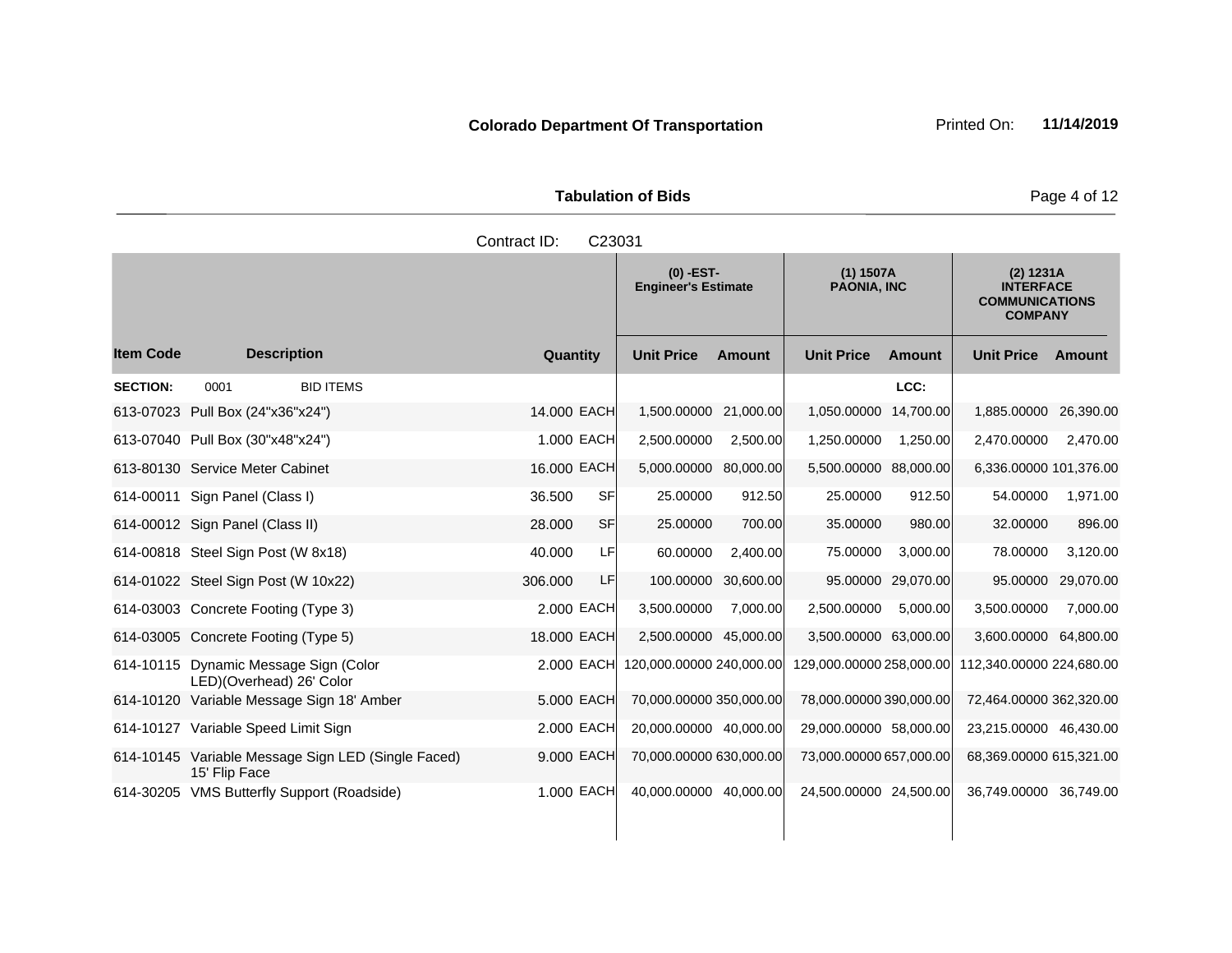**Tabulation of Bids Page 5 of 12** 

|                    |                                                           | Contract ID:          | C23031                                    |                      |                                 |                    |                                                                          |                    |
|--------------------|-----------------------------------------------------------|-----------------------|-------------------------------------------|----------------------|---------------------------------|--------------------|--------------------------------------------------------------------------|--------------------|
|                    |                                                           |                       | $(0)$ -EST-<br><b>Engineer's Estimate</b> |                      | (1) 1507A<br><b>PAONIA, INC</b> |                    | (2) 1231A<br><b>INTERFACE</b><br><b>COMMUNICATIONS</b><br><b>COMPANY</b> |                    |
| <b>Item Code</b>   | <b>Description</b>                                        | Quantity              | <b>Unit Price</b>                         | <b>Amount</b>        | <b>Unit Price</b>               | <b>Amount</b>      | <b>Unit Price</b>                                                        | Amount             |
| <b>SECTION:</b>    | <b>BID ITEMS</b><br>0001                                  |                       |                                           |                      |                                 | LCC:               |                                                                          |                    |
| 614-32400          | Monotube Overhead Sign Cantilever (24<br>Inch Diameter)   | 6.000 EACH            | 45,000.00000 270,000.00                   |                      | 49,000.00000 294,000.00         |                    | 50,500.00000 303,000.00                                                  |                    |
|                    | 614-70024 1310nm SFP Optic Module                         | 12.000 EACH           | 500.00000                                 | 6,000.00             | 900.00000 10,800.00             |                    | 146.00000                                                                | 1,752.00           |
|                    | 614-86105 Telemetry (Field)                               | 13.000 EACH           | 1,500.00000                               | 19,500.00            | 3,000.00000 39,000.00           |                    | 2,668.00000 34,684.00                                                    |                    |
|                    | 614-87010 Fiber Optic Cable (Single Mode) (12 Fiber)      | 350.000<br>LF         | 5.00000                                   | 1,750.00             | 15.00000                        | 5,250.00           | 3.00000                                                                  | 1,050.00           |
|                    | 614-87024 Fiber Optic Termination Panel (24 Fiber)        | 3.000 EACH            | 1,500.00000                               | 4,500.00             | 1,100.00000                     | 3,300.00           | 1,507.00000                                                              | 4,521.00           |
|                    | 614-87320 Closed Circuit Television                       | 3,000 EACH            | 10,000.00000                              | 30,000.00            | 5,500.00000                     | 16,500.00          | 3,840.00000                                                              | 11,520.00          |
|                    | 614-87496 Fiber Optic Cable (Single Mode) (96<br>Strands) | 4,300.000<br>LF.      |                                           | 5.00000 21,500.00    |                                 | 10.00000 43,000.00 |                                                                          | 4.00000 17,200.00  |
| 614-87691          | Ethernet Switch Type I                                    | 3.000 EACH            | 5,000.00000                               | 15,000.00            | 4,000.00000 12,000.00           |                    | 4,963.00000                                                              | 14,889.00          |
|                    | 620-00020 Sanitary Facility                               | 1.000 EACH            | 2,000.00000                               | 2,000.00             | 500.00000                       | 500.00             | 1,808.00000                                                              | 1,808.00           |
|                    | 625-00000 Construction Surveying                          | L SI<br>1.000         | 20,000.00000 20,000.00                    |                      | 9,500.00000                     | 9,500.00           | 43,959.00000 43,959.00                                                   |                    |
|                    | 626-00000 Mobilization                                    | 1.000<br>L SI         | 333,525.00000 333,525.00                  |                      | 370,000.00000 370,000.00        |                    | 350,000.00000 350,000.00                                                 |                    |
| 630-00000 Flagging |                                                           | 500.000 HOUR          |                                           | 25.00000 12,500.00   |                                 | 30.00000 15,000.00 |                                                                          | 48.20000 24,100.00 |
|                    | 630-00003 Uniformed Traffic Control                       | 24.000 HOUR           | 100.00000                                 | 2,400.00             | 125.00000                       | 3,000.00           | 96.40000                                                                 | 2,313.60           |
|                    | 630-00007 Traffic Control Inspection                      | 10.000<br>DAY         | 185.00000                                 | 1,850.00             | 125.00000                       | 1,250.00           | 597.00000                                                                | 5,970.00           |
|                    | 630-00012 Traffic Control Management                      | 180.000<br><b>DAY</b> |                                           | 775.00000 139,500.00 | 150.00000 27,000.00             |                    | 1,019.00000 183,420.00                                                   |                    |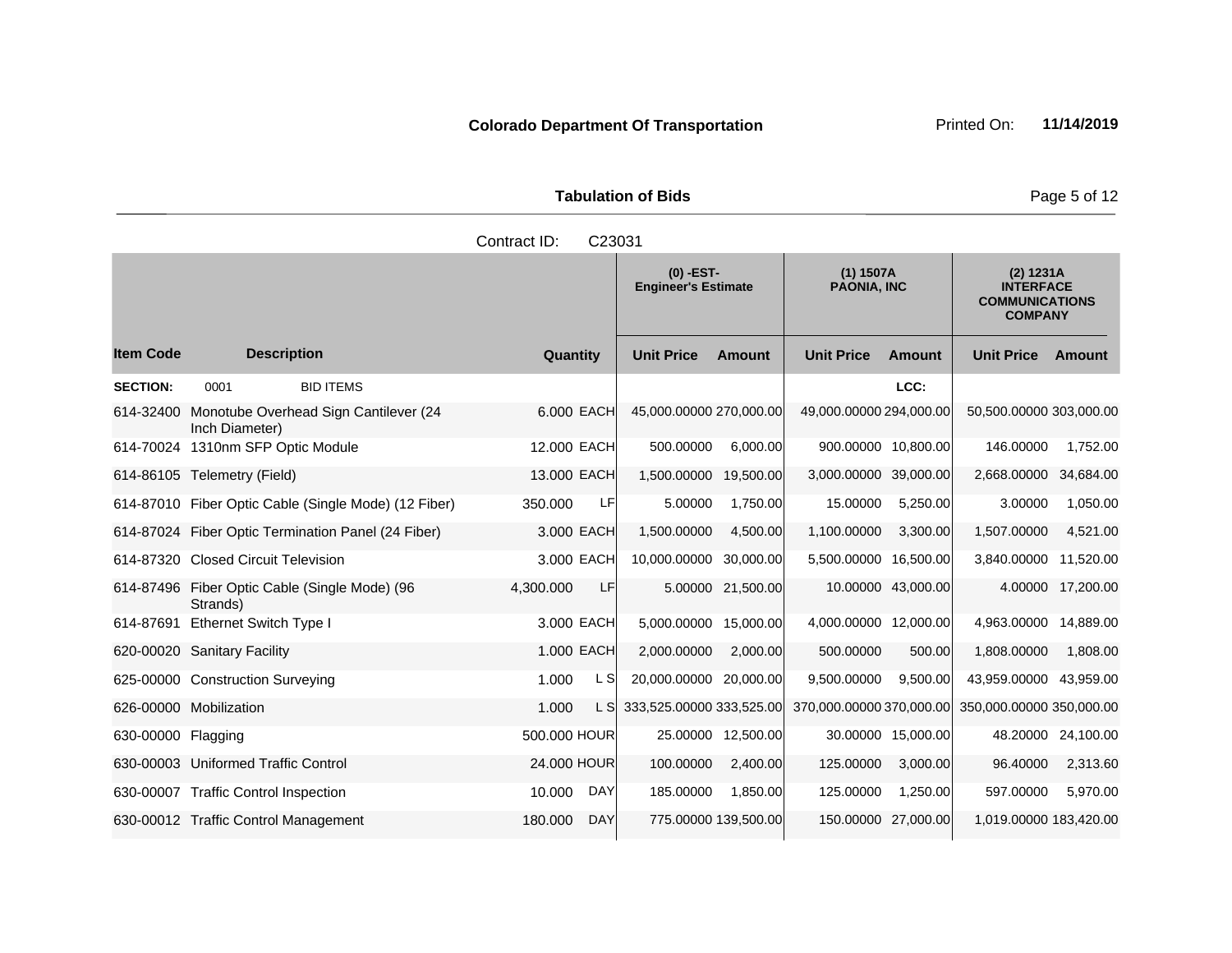Tabulation of Bids **Page 6 of 12** 

|                              |                                                                | Contract ID:<br>C23031 |                                           |                     |                                   |                |                                                                          |                |
|------------------------------|----------------------------------------------------------------|------------------------|-------------------------------------------|---------------------|-----------------------------------|----------------|--------------------------------------------------------------------------|----------------|
|                              |                                                                |                        | $(0)$ -EST-<br><b>Engineer's Estimate</b> |                     | $(1)$ 1507A<br><b>PAONIA, INC</b> |                | (2) 1231A<br><b>INTERFACE</b><br><b>COMMUNICATIONS</b><br><b>COMPANY</b> |                |
| <b>Item Code</b>             | <b>Description</b>                                             | Quantity               | <b>Unit Price</b>                         | <b>Amount</b>       | <b>Unit Price</b>                 | <b>Amount</b>  | <b>Unit Price</b>                                                        | Amount         |
| <b>SECTION:</b>              | 0001<br><b>BID ITEMS</b>                                       |                        |                                           |                     |                                   | LCC:           |                                                                          |                |
| 630-80341                    | Construction Traffic Sign (Panel Size A)                       | 8.000 EACH             | 50.00000                                  | 400.00              | 100.00000                         | 800.00         | 145.00000                                                                | 1,160.00       |
|                              | 630-80342 Construction Traffic Sign (Panel Size B)             | 32.000 EACH            | 60.00000                                  | 1,920.00            | 125.00000                         | 4,000.00       | 181.00000                                                                | 5,792.00       |
|                              | 630-80343 Construction Traffic Sign (Panel Size C)             | 12.000 EACH            | 70.00000                                  | 840.00              | 150.00000                         | 1,800.00       | 217.00000                                                                | 2,604.00       |
|                              | 630-80351 Vertical Panel (Plastic)                             | 50.000 EACH            | 30.00000                                  | 1,500.00            | 30.00000                          | 1,500.00       | 25.00000                                                                 | 1,250.00       |
| 630-80358                    | Advance Warning Flashing or Sequencing<br>Arrow Panel (C Type) | 2.000 EACH             | 1,500.00000                               | 3,000.00            | 3,500.00000                       | 7.000.00       | 3,013.00000                                                              | 6,026.00       |
|                              | 630-80359 Portable Message Sign Panel                          | <b>DAY</b><br>18.000   | 100.00000                                 | 1,800.00            | 200.00000                         | 3,600.00       | 302.00000                                                                | 5,436.00       |
|                              | 630-80360 Drum Channelizing Device                             | 50.000 EACH            | 35.00000                                  | 1,750.00            | 30.00000                          | 1,500.00       | 25.00000                                                                 | 1,250.00       |
|                              | 630-80380 Traffic Cone                                         | 200.000 EACH           | 10.00000                                  | 2,000.00            | 25.00000                          | 5,000.00       | 2.00000                                                                  | 400.00         |
| 630-85041                    | <b>Mobile Attenuator</b>                                       | 90.000<br><b>DAY</b>   |                                           | 350.00000 31,500.00 | 10.00000                          | 900.00         | 603.00000                                                                | 54,270.00      |
| <b>Section Totals:</b>       |                                                                |                        |                                           | \$3,174,717.50      |                                   | \$3,149,350.00 |                                                                          | \$3,509,471.00 |
| <b>Contract Grand Totals</b> |                                                                |                        | \$3,174,717.50                            |                     | \$3,149,350.00                    |                | \$3,509,471.00                                                           |                |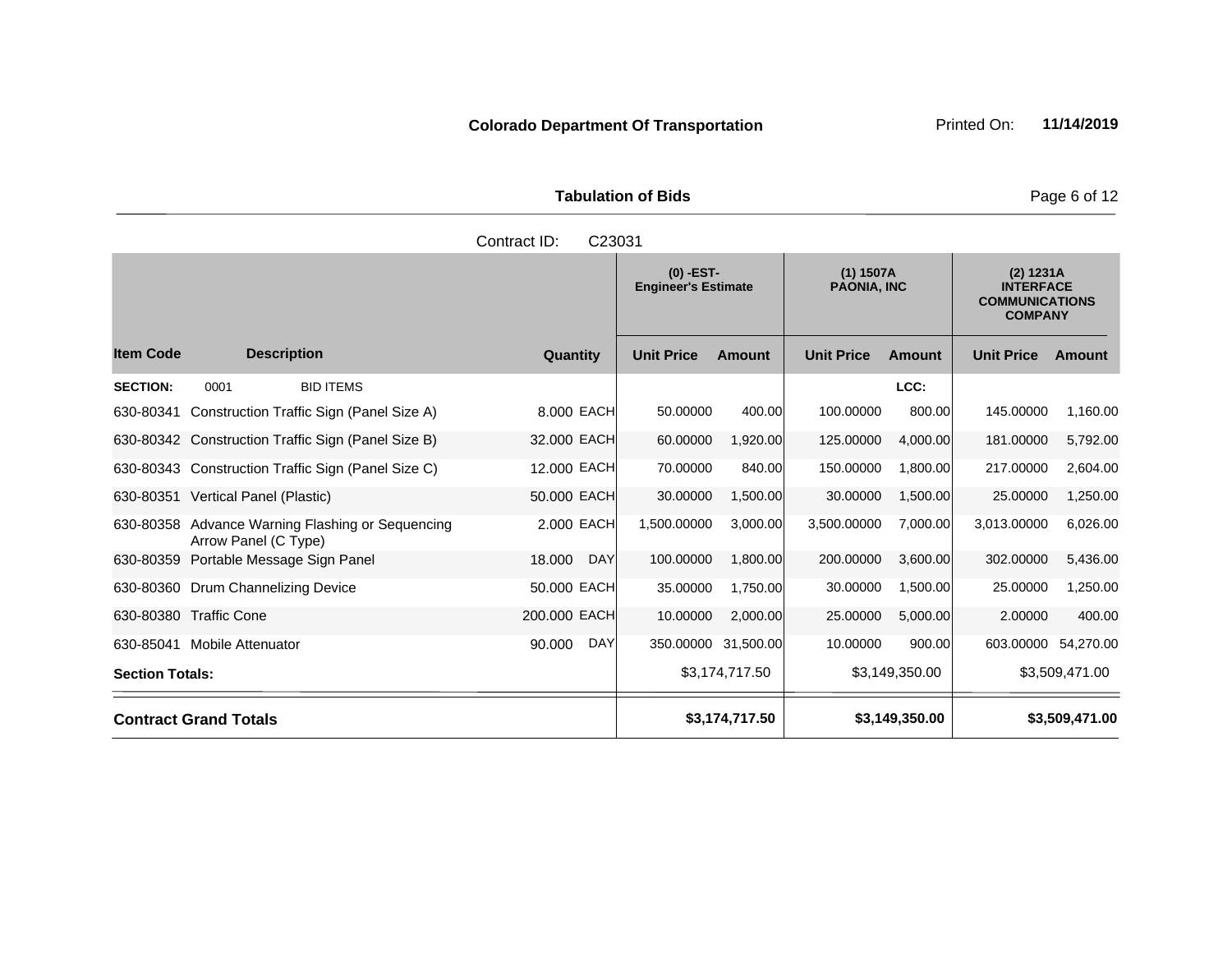Tabulation of Bids **Page 7 of 12** 

|                     | Contract ID:<br>C23031                                          |                 |                                           |                    |                                          |                    |                   |        |  |
|---------------------|-----------------------------------------------------------------|-----------------|-------------------------------------------|--------------------|------------------------------------------|--------------------|-------------------|--------|--|
|                     |                                                                 |                 | (3) 1476A<br><b>MORTON ELECTRIC, INC.</b> |                    | (4) 1655<br><b>Casper Electric, Inc.</b> |                    |                   |        |  |
| <b>Item Code</b>    | <b>Description</b>                                              | Quantity        | <b>Unit Price</b>                         | <b>Amount</b>      | <b>Unit Price</b>                        | <b>Amount</b>      | <b>Unit Price</b> | Amount |  |
| <b>SECTION:</b>     | <b>BID ITEMS</b><br>0001                                        |                 |                                           |                    |                                          | LCC:               |                   |        |  |
|                     | 202-00805 Removal of Overhead Sign Structure                    | 1.000 EACH      | 6,500.00000                               | 6,500.00           | 2,000.00000                              | 2,000.00           |                   |        |  |
|                     | 202-00810 Removal of Ground Sign                                | 14.000 EACH     | 1,800.00000 25,200.00                     |                    | 2,500.00000 35,000.00                    |                    |                   |        |  |
|                     | 202-00823 Removal of Dynamic Message Sign                       | 15.000 EACH     | 1,800.00000 27,000.00                     |                    | 2,000.00000 30,000.00                    |                    |                   |        |  |
|                     | 202-01130 Removal of Guardrail Type 3                           | LF<br>805.000   |                                           | 15.00000 12,075.00 |                                          | 13.50000 10,867.50 |                   |        |  |
|                     | 202-01170 Removal of Guardrail Type 7                           | LF<br>140.000   |                                           | 80.00000 11,200.00 | 13.50000                                 | 1,890.00           |                   |        |  |
|                     | 202-01300 Removal of End Anchorage                              | 5.000 EACH      | 630.00000                                 | 3,150.00           | 635.00000                                | 3,175.00           |                   |        |  |
| 203-01597 Potholing |                                                                 | 150,000 HOUR    | 250.00000 37,500.00                       |                    | 350.00000 52,500.00                      |                    |                   |        |  |
|                     | 208-00002 Erosion Log Type 1 (12 Inch)                          | LF<br>2,000.000 |                                           | 5.50000 11,000.00  |                                          | 5.00000 10,000.00  |                   |        |  |
|                     | 208-00035 Aggregate Bag                                         | LF<br>200.000   | 16.00000                                  | 3,200.00           | 16.00000                                 | 3,200.00           |                   |        |  |
|                     | 208-00046 Pre-fabricated Concrete Washout Structure<br>(Type 1) | 18.000 EACH     | 800.00000 14,400.00                       |                    | 1,000.00000 18,000.00                    |                    |                   |        |  |
|                     | 208-00103 Removal and Disposal of Sediment (Labor)              | 100.000 HOUR    | 75.00000                                  | 7,500.00           | 75.00000                                 | 7,500.00           |                   |        |  |
|                     | 208-00105 Removal and Disposal of Sediment<br>(Equipment)       | 100,000 HOUR    | 129.00000 12,900.00                       |                    | 150.00000 15,000.00                      |                    |                   |        |  |
|                     | 208-00106 Sweeping (Sediment Removal)                           | 100,000 HOUR    | 129.00000 12,900.00                       |                    | 250.00000 25,000.00                      |                    |                   |        |  |
|                     | 208-00107 Removal of Trash                                      | 100,000 HOUR    | 75.00000                                  | 7,500.00           | 130.00000 13,000.00                      |                    |                   |        |  |
|                     | 212-00006 Seeding (Native)                                      | 0.800 ACRE      | 3,453.00000                               | 2,762.40           | 3,500.00000                              | 2,800.00           |                   |        |  |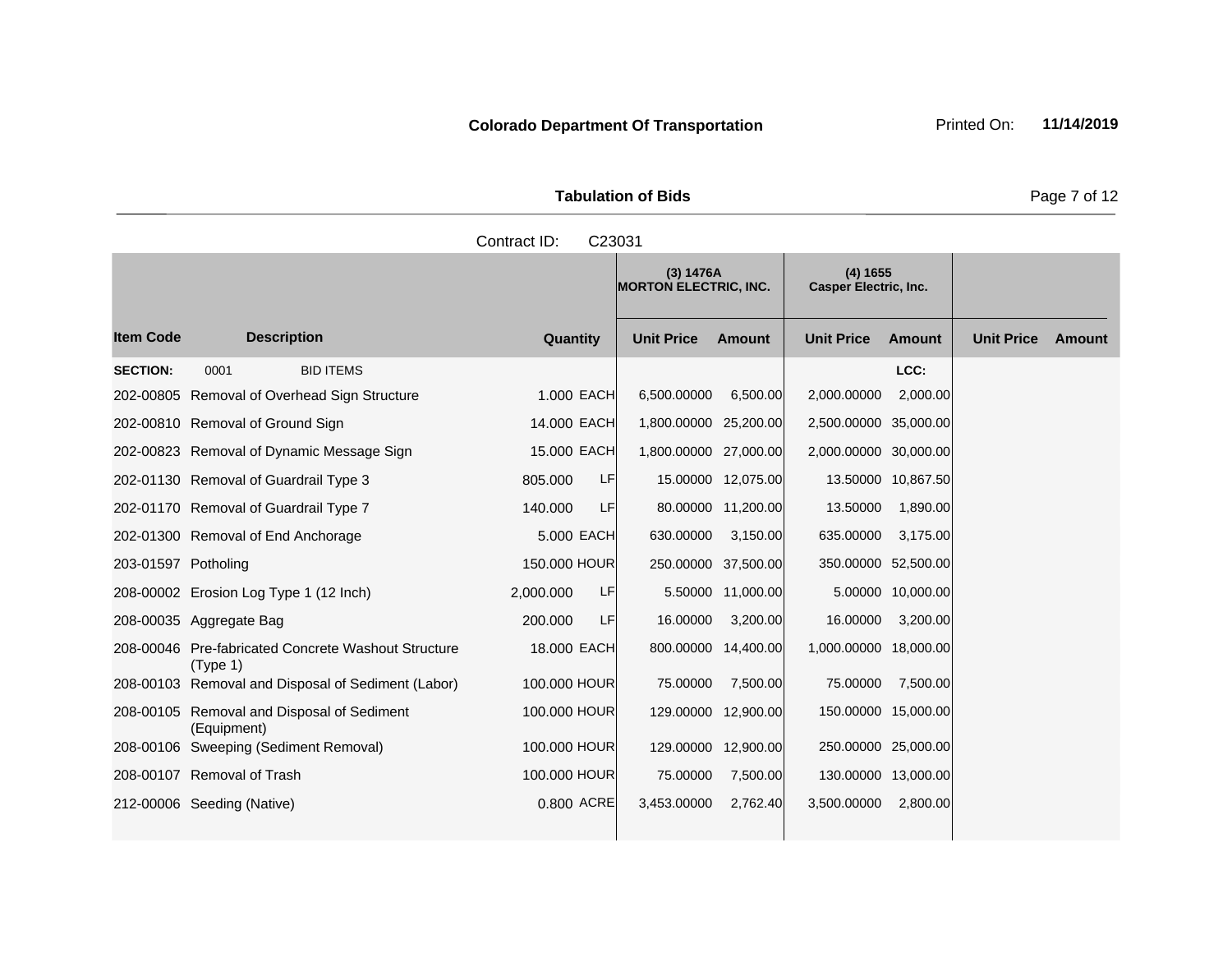| <b>Tabulation of Rids</b> |  |
|---------------------------|--|

**Quantity Unit Price Unit Price Item Code Amount Unit Price Amount Ext Ext Unit Price Amount Ext (3) 1476A MORTON ELECTRIC, INC. (4) 1655 Casper Electric, Inc. Description SECTION:** 0001 BID ITEMS **LCC:** 212-00032 Soil Conditioning 0.800 ACRE 11,595.00000 9,276.00 11,750.00000 9,400.00 213-00003 Mulching (Weed Free) 0.100 ACRE 4,802.00000 480.20 4,900.00000 490.00 213-00061 Mulch Tackifier 20.000 LB 21.00000 420.00 20.00000 400.00 216-00201 Soil Retention Blanket (Straw-Coconut) (Biodegradable Class 1) 4,000.000 SY 5.00000 20,000.00 4.00000 16,000.00 240-00000 Wildlife Biologist 40.000 HOUR 153.00000 6,120.00 155.00000 6,200.00 240-00010 Removal of Nests 10.000 HOUR 131.00000 1,310.00 132.00000 1,320.00 250-00010 Environmental Health and Safety Management 1.000 L S 5.410.00000 5.410.00 5.500.00000 5.500.00 250-00050 Monitoring Technician 20.000 HOUR 138.00000 2,760.00 140.00000 2,800.00 250-00120 Material Sampling and Delivery 2.000 EACH 286.00000 572.00 290.00000 580.00 250-00200 Material Handling (Stockpile) 20.000 CY 150.00000 3,000.00 150.00000 3,000.00 250-00210 Solid Waste Disposal 20.000 CY 105.00000 2,100.00 105.00000 2,100.00 250-00220 Hazardous Waste Disposal 20.000 CY 190.00000 3,800.00 200.00000 4,000.00 403-00721 Hot Mix Asphalt (Patching) (Asphalt) 300.000 SY 450.00000 135,000.00 175.00000 52,500.00 503-00042 Drilled Shaft (42 Inch) 17.000 LF 858.00000 14,586.00 865.00000 14,705.00 503-00048 Drilled Shaft (48 Inch) 186.000 LF 950.00000 176,700.00 875.00000 162,750.00 Contract ID: C23031

**Page 8 of 12**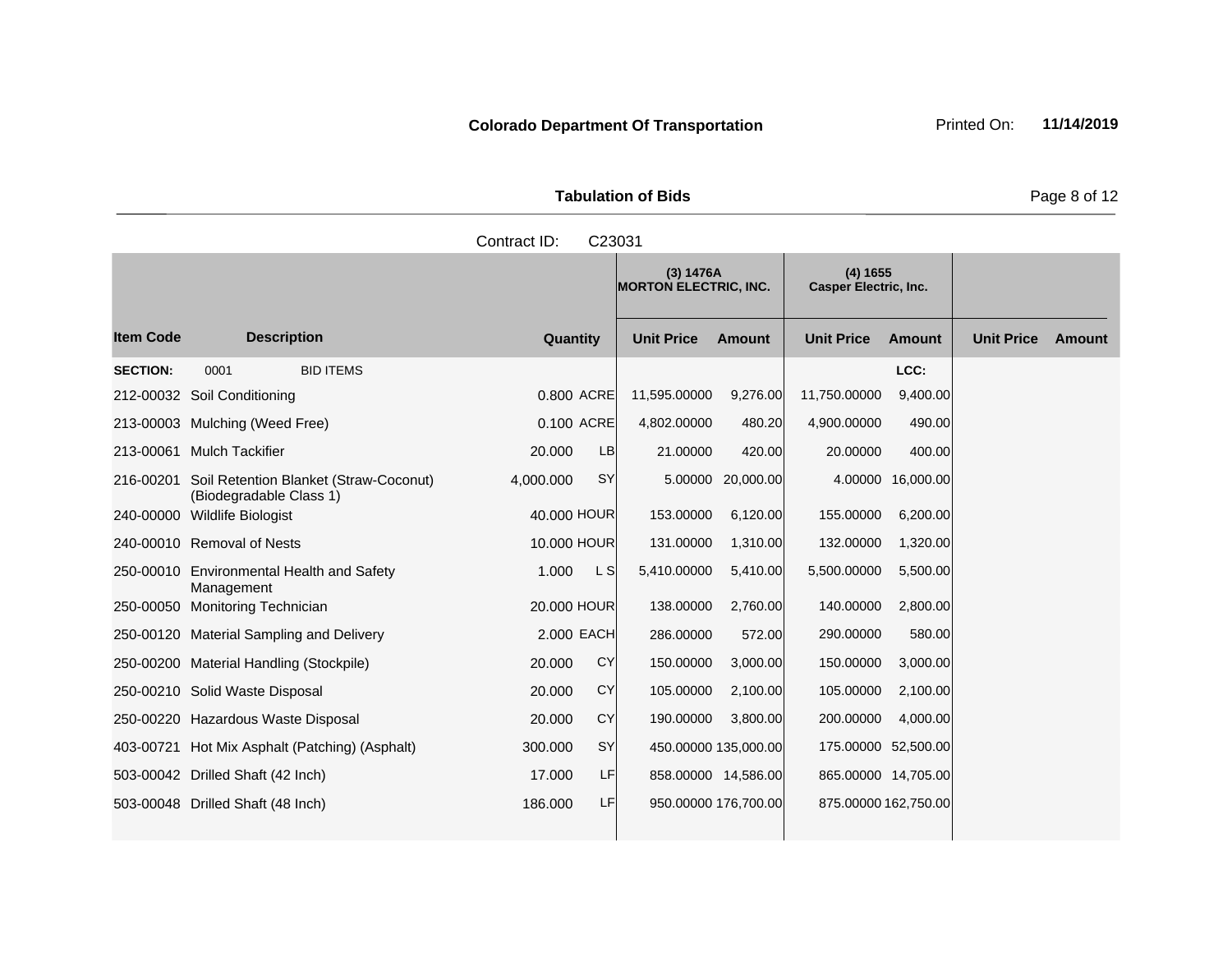| <b>Tabulation of Bids</b> |  |  |  |  |  |  |  |
|---------------------------|--|--|--|--|--|--|--|
| Contract ID: C23031       |  |  |  |  |  |  |  |

|                  |                                                 |             |            | (3) 1476A<br><b>MORTON ELECTRIC, INC.</b> |                     | (4) 1655<br><b>Casper Electric, Inc.</b> |                     |                   |               |
|------------------|-------------------------------------------------|-------------|------------|-------------------------------------------|---------------------|------------------------------------------|---------------------|-------------------|---------------|
| <b>Item Code</b> | <b>Description</b>                              | Quantity    |            | <b>Unit Price</b>                         | <b>Amount</b>       | <b>Unit Price</b>                        | <b>Amount</b>       | <b>Unit Price</b> | <b>Amount</b> |
| <b>SECTION:</b>  | 0001<br><b>BID ITEMS</b>                        |             |            |                                           |                     |                                          | LCC:                |                   |               |
| 604-39050        | Manhole (Traffic Management System)             | 1.000 EACH  |            | 13,022.00000 13,022.00                    |                     | 5,500.00000                              | 5,500.00            |                   |               |
|                  | 606-00301 Guardrail Type 3 (6-3 Post Spacing)   | 1,175.000   | <b>LF</b>  |                                           | 82.00000 96,350.00  | 39.00000                                 | 45,825.00           |                   |               |
|                  | 606-01340 End Anchorage Type 3D                 | 2.000 EACH  |            | 3,099.00000                               | 6,198.00            | 1,350.00000                              | 2,700.00            |                   |               |
|                  | 606-01370 Transition Type 3G                    |             | 1.000 EACH | 6,419.00000                               | 6,419.00            | 3,000.00000                              | 3,000.00            |                   |               |
|                  | 606-01385 Transition Type 3J                    | 2.000 EACH  |            | 2,893.00000                               | 5,786.00            | 2,030.00000                              | 4,060.00            |                   |               |
|                  | 606-01390 End Anchorage Type 3K                 | 2.000 EACH  |            | 2,662.00000                               | 5,324.00            | 2,165.00000                              | 4,330.00            |                   |               |
|                  | 606-02005 End Anchorage (Flared)                | 9.000 EACH  |            | 6,419.00000                               | 57,771.00           | 3,000.00000                              | 27,000.00           |                   |               |
|                  | 607-11525 Fence (Plastic)                       | 200.000     | LF         | 7.00000                                   | 1,400.00            | 5.00000                                  | 1,000.00            |                   |               |
| 612-00001        | Delineator (Type I)                             | 6.000 EACH  |            | 30.00000                                  | 180.00              | 27.75000                                 | 166.50              |                   |               |
|                  | 612-00003 Delineator (Type III)                 | 7.000 EACH  |            | 35.00000                                  | 245.00              | 31.10000                                 | 217.70              |                   |               |
|                  | 612-00260 Location Marker (Fiber Optic) (Dome)  | 9.000 EACH  |            | 125.00000                                 | 1,125.00            | 350.00000                                | 3,150.00            |                   |               |
|                  | 612-00270 Location Marker (Utility) (Flat Slat) | 16.000 EACH |            | 100.00000                                 | 1,600.00            | 85.00000                                 | 1,360.00            |                   |               |
|                  | 613-00206 2 Inch Electrical Conduit (Bored)     | 7,140.000   | <b>LF</b>  |                                           | 24.15000 172,431.00 |                                          | 44.00000 314,160.00 |                   |               |
|                  | 613-01200 2 Inch Electrical Conduit (Plastic)   | 650.000     | LF         |                                           | 32.55000 21,157.50  | 14.00000                                 | 9,100.00            |                   |               |
|                  | 613-07011 Pull Box (11"x18"x12")                | 21.000 EACH |            | 1,027.00000 21,567.00                     |                     |                                          | 815.00000 17,115.00 |                   |               |
|                  | 613-07023 Pull Box (24"x36"x24")                | 14,000 EACH |            | 1,786.00000 25,004.00                     |                     | 1,775.00000 24,850.00                    |                     |                   |               |

**Page 9 of 12**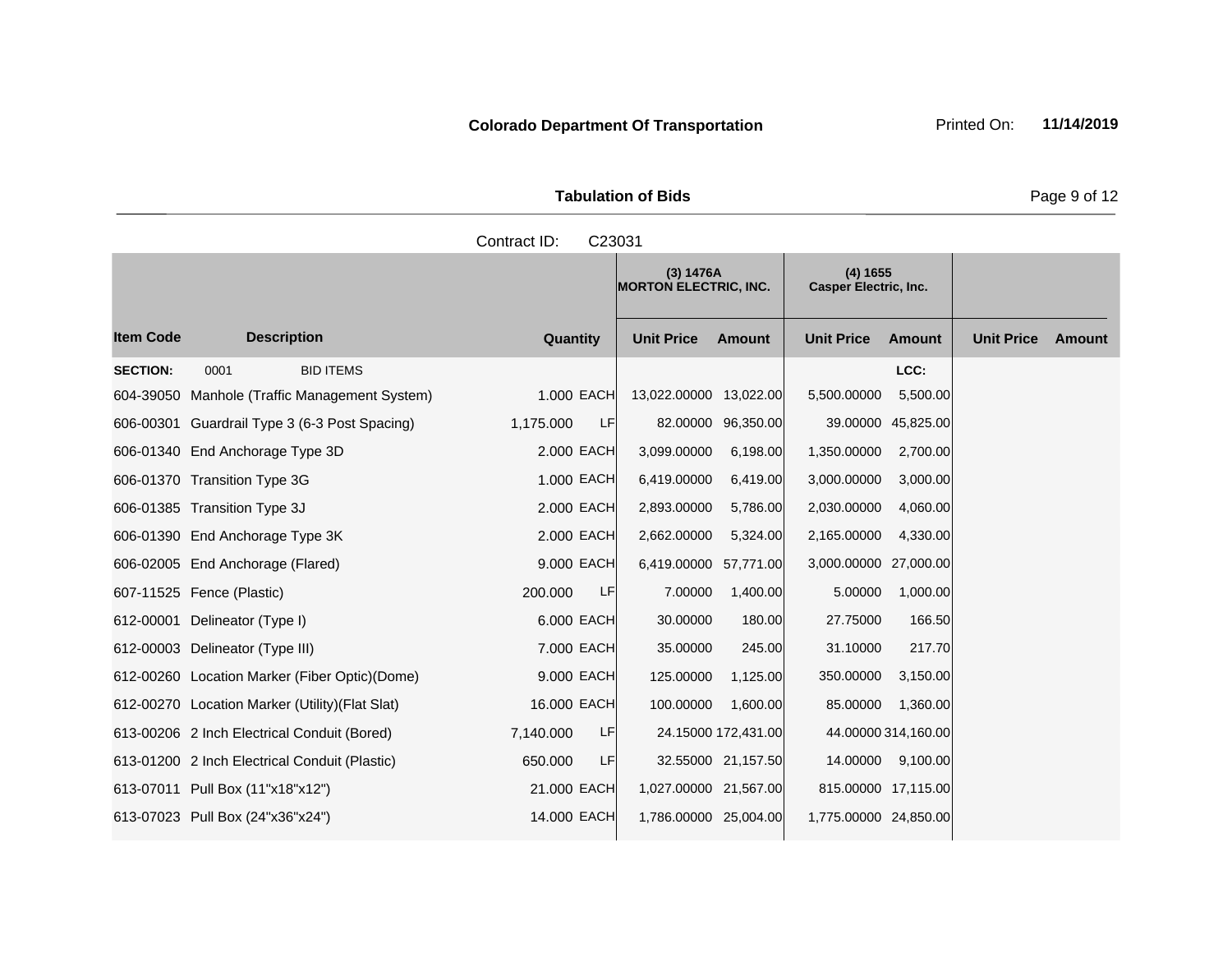**Tabulation of Bids Page 10 of 12** 

|                  |                                                                     | Contract ID: | C23031    |                                           |                    |                                          |               |                   |               |
|------------------|---------------------------------------------------------------------|--------------|-----------|-------------------------------------------|--------------------|------------------------------------------|---------------|-------------------|---------------|
|                  |                                                                     |              |           | (3) 1476A<br><b>MORTON ELECTRIC, INC.</b> |                    | (4) 1655<br><b>Casper Electric, Inc.</b> |               |                   |               |
| <b>Item Code</b> | <b>Description</b>                                                  | Quantity     |           | <b>Unit Price</b>                         | <b>Amount</b>      | <b>Unit Price</b>                        | <b>Amount</b> | <b>Unit Price</b> | <b>Amount</b> |
| <b>SECTION:</b>  | 0001<br><b>BID ITEMS</b>                                            |              |           |                                           |                    |                                          | LCC:          |                   |               |
|                  | 613-07040 Pull Box (30"x48"x24")                                    | 1.000 EACH   |           | 2,308.00000                               | 2,308.00           | 2,300.00000                              | 2,300.00      |                   |               |
|                  | 613-80130 Service Meter Cabinet                                     | 16.000 EACH  |           | 6,000.00000 96,000.00                     |                    | 7,500.00000 120,000.00                   |               |                   |               |
|                  | 614-00011 Sign Panel (Class I)                                      | 36.500       | <b>SF</b> | 30.00000                                  | 1,095.00           | 24.50000                                 | 894.25        |                   |               |
|                  | 614-00012 Sign Panel (Class II)                                     | 28.000       | SF        | 35.00000                                  | 980.00             | 28.90000                                 | 809.20        |                   |               |
|                  | 614-00818 Steel Sign Post (W 8x18)                                  | 40.000       | LF        | 65.00000                                  | 2,600.00           | 105.00000                                | 4,200.00      |                   |               |
|                  | 614-01022 Steel Sign Post (W 10x22)                                 | 306.000      | LF        |                                           | 75.00000 22,950.00 | 140.00000                                | 42,840.00     |                   |               |
|                  | 614-03003 Concrete Footing (Type 3)                                 | 2.000 EACH   |           | 2,904.00000                               | 5,808.00           | 2,225.00000                              | 4,450.00      |                   |               |
|                  | 614-03005 Concrete Footing (Type 5)                                 | 18.000 EACH  |           | 3,104.00000 55,872.00                     |                    | 2,900.00000 52,200.00                    |               |                   |               |
|                  | 614-10115 Dynamic Message Sign (Color<br>LED)(Overhead) 26' Color   | 2,000 EACH   |           | 100,378.00000 200,756.00                  |                    | 105,000.00000 210,000.00                 |               |                   |               |
|                  | 614-10120 Variable Message Sign 18' Amber                           | 5.000 EACH   |           | 62,324.00000 311,620.00                   |                    | 65,000.00000 325,000.00                  |               |                   |               |
|                  | 614-10127 Variable Speed Limit Sign                                 | 2.000 EACH   |           | 26,099.00000 52,198.00                    |                    | 26,000.00000 52,000.00                   |               |                   |               |
|                  | 614-10145 Variable Message Sign LED (Single Faced)<br>15' Flip Face | 9.000 EACH   |           | 58,415.00000 525,735.00                   |                    | 60,000.00000 540,000.00                  |               |                   |               |
|                  | 614-30205 VMS Butterfly Support (Roadside)                          | 1.000 EACH   |           | 30,472.00000 30,472.00                    |                    | 30,000.00000 30,000.00                   |               |                   |               |
|                  | 614-32400 Monotube Overhead Sign Cantilever (24<br>Inch Diameter)   | 6.000 EACH   |           | 62,000.00000 372,000.00                   |                    | 50,000.00000 300,000.00                  |               |                   |               |
|                  | 614-70024 1310nm SFP Optic Module                                   | 12.000 EACH  |           | 700.00000                                 | 8,400.00           | 700.00000                                | 8,400.00      |                   |               |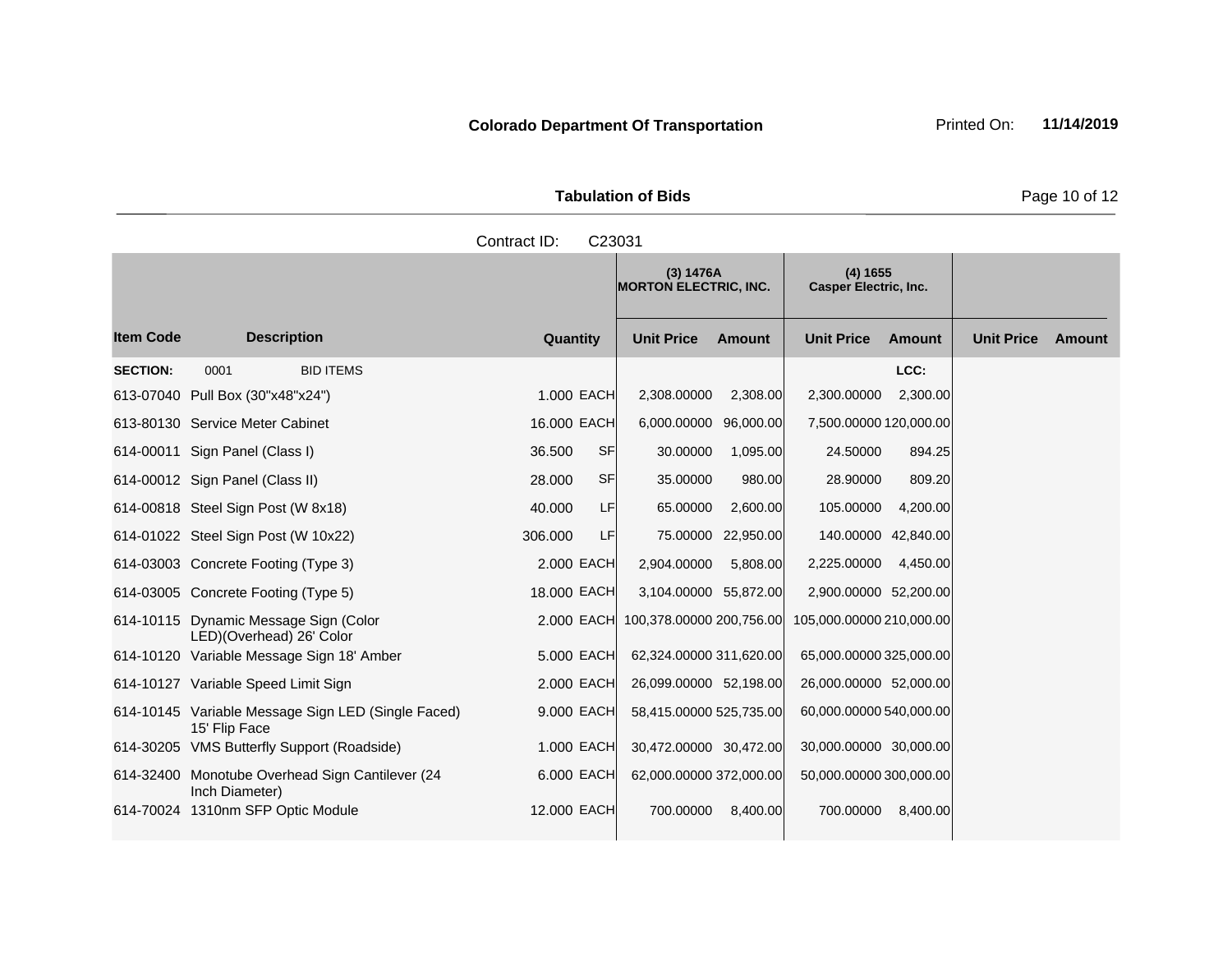**Tabulation of Bids** Page 11 of 12

|                    |                                                           | Contract ID: | C23031     |                                           |                    |                                          |                     |                   |               |
|--------------------|-----------------------------------------------------------|--------------|------------|-------------------------------------------|--------------------|------------------------------------------|---------------------|-------------------|---------------|
|                    |                                                           |              |            | (3) 1476A<br><b>MORTON ELECTRIC, INC.</b> |                    | (4) 1655<br><b>Casper Electric, Inc.</b> |                     |                   |               |
| <b>Item Code</b>   | <b>Description</b>                                        | Quantity     |            | <b>Unit Price</b>                         | <b>Amount</b>      | <b>Unit Price</b>                        | <b>Amount</b>       | <b>Unit Price</b> | <b>Amount</b> |
| <b>SECTION:</b>    | <b>BID ITEMS</b><br>0001                                  |              |            |                                           |                    |                                          | LCC:                |                   |               |
|                    | 614-86105 Telemetry (Field)                               | 13.000 EACH  |            | 2,375.00000 30,875.00                     |                    | 2,800.00000 36,400.00                    |                     |                   |               |
|                    | 614-87010 Fiber Optic Cable (Single Mode) (12 Fiber)      | 350.000      | LF         | 12.00000                                  | 4,200.00           | 5.00000                                  | 1,750.00            |                   |               |
|                    | 614-87024 Fiber Optic Termination Panel (24 Fiber)        | 3.000 EACH   |            | 2,070.00000                               | 6,210.00           | 935.00000                                | 2,805.00            |                   |               |
|                    | 614-87320 Closed Circuit Television                       | 3.000 EACH   |            | 6,000.00000 18,000.00                     |                    | 6,500.00000 19,500.00                    |                     |                   |               |
|                    | 614-87496 Fiber Optic Cable (Single Mode) (96<br>Strands) | 4,300.000    | LF         |                                           | 9.00000 38,700.00  |                                          | 28.00000 120,400.00 |                   |               |
|                    | 614-87691 Ethernet Switch Type I                          | 3,000 EACH   |            | 6,000.00000 18,000.00                     |                    | 5,200.00000 15,600.00                    |                     |                   |               |
|                    | 620-00020 Sanitary Facility                               | 1.000 EACH   |            | 4,000.00000                               | 4,000.00           | 12,000.00000 12,000.00                   |                     |                   |               |
|                    | 625-00000 Construction Surveying                          | 1.000        | L S        | 40,000.00000 40,000.00                    |                    | 28,000.00000 28,000.00                   |                     |                   |               |
|                    | 626-00000 Mobilization                                    | 1.000        | L S        | 725,000.00000 725,000.00                  |                    | 731,834.69000 731,834.69                 |                     |                   |               |
| 630-00000 Flagging |                                                           | 500.000 HOUR |            |                                           | 33.00000 16,500.00 |                                          | 32.00000 16,000.00  |                   |               |
|                    | 630-00003 Uniformed Traffic Control                       | 24.000 HOUR  |            | 154.00000                                 | 3,696.00           | 150.00000                                | 3,600.00            |                   |               |
|                    | 630-00007 Traffic Control Inspection                      | 10.000       | DAY        | 220.00000                                 | 2,200.00           | 400.00000                                | 4,000.00            |                   |               |
|                    | 630-00012 Traffic Control Management                      | 180.000      | <b>DAY</b> | 1,045.00000 188,100.00                    |                    | 1,200.00000 216,000.00                   |                     |                   |               |
|                    | 630-80341 Construction Traffic Sign (Panel Size A)        | 8.000 EACH   |            | 110.00000                                 | 880.00             | 65.00000                                 | 520.00              |                   |               |
|                    | 630-80342 Construction Traffic Sign (Panel Size B)        | 32.000 EACH  |            | 165.00000                                 | 5,280.00           | 70.00000                                 | 2,240.00            |                   |               |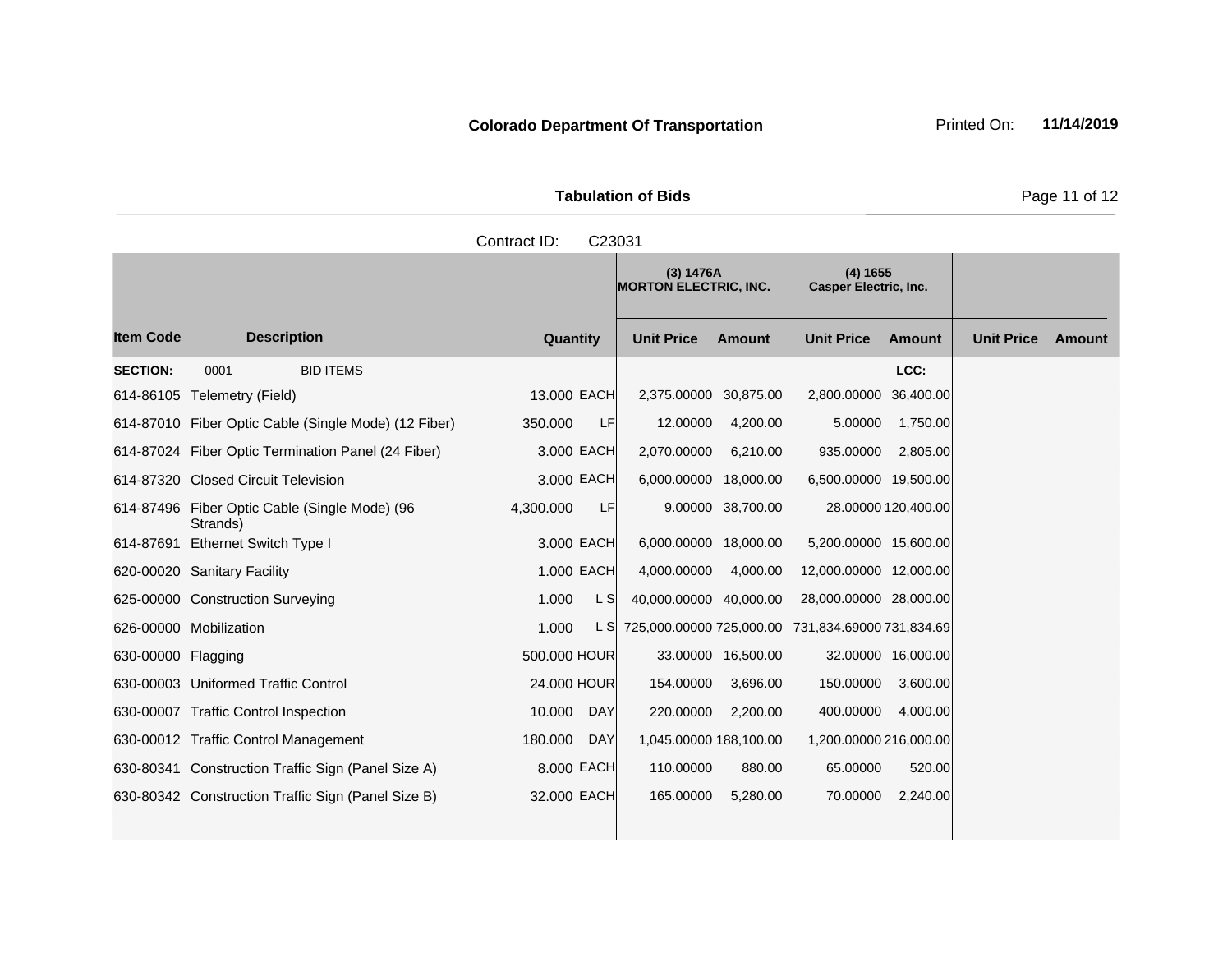Tabulation of Bids **Page 12 of 12** 

|                             |                              |                                                                          |              |            | (3) 1476A<br><b>MORTON ELECTRIC, INC.</b> |                     | $(4)$ 1655<br><b>Casper Electric, Inc.</b> |                     |                   |        |
|-----------------------------|------------------------------|--------------------------------------------------------------------------|--------------|------------|-------------------------------------------|---------------------|--------------------------------------------|---------------------|-------------------|--------|
| <b>Item Code</b>            |                              | <b>Description</b>                                                       | Quantity     |            | <b>Unit Price</b>                         | <b>Amount</b>       | <b>Unit Price</b>                          | <b>Amount</b>       | <b>Unit Price</b> | Amount |
| <b>SECTION:</b>             | 0001                         | <b>BID ITEMS</b>                                                         |              |            |                                           |                     |                                            | LCC:                |                   |        |
|                             |                              | 630-80343 Construction Traffic Sign (Panel Size C)                       | 12.000 EACH  |            | 165.00000                                 | 1,980.00            | 75.00000                                   | 900.00              |                   |        |
|                             |                              | 630-80351 Vertical Panel (Plastic)                                       | 50.000 EACH  |            | 66.00000                                  | 3,300.00            | 16.00000                                   | 800.00              |                   |        |
|                             |                              | 630-80358 Advance Warning Flashing or Sequencing<br>Arrow Panel (C Type) | 2.000 EACH   |            | 1,650.00000                               | 3,300.00            | 2,500.00000                                | 5,000.00            |                   |        |
|                             |                              | 630-80359 Portable Message Sign Panel                                    | 18.000       | DAY        | 330.00000                                 | 5,940.00            | 135.00000                                  | 2,430.00            |                   |        |
|                             |                              | 630-80360 Drum Channelizing Device                                       | 50.000 EACH  |            | 49.50000                                  | 2,475.00            | 22.00000                                   | 1,100.00            |                   |        |
| 630-80380 Traffic Cone      |                              |                                                                          | 200.000 EACH |            | 11.00000                                  | 2,200.00            | 11.00000                                   | 2,200.00            |                   |        |
| 630-85041 Mobile Attenuator |                              |                                                                          | 90.000       | <b>DAY</b> |                                           | 605.00000 54,450.00 |                                            | 650.00000 58,500.00 |                   |        |
| <b>Section Totals:</b>      |                              |                                                                          |              |            |                                           | \$3,875,981.10      |                                            | \$3,949,884.84      |                   |        |
|                             | <b>Contract Grand Totals</b> |                                                                          |              |            |                                           | \$3,875,981.10      |                                            | \$3,949,884.84      |                   |        |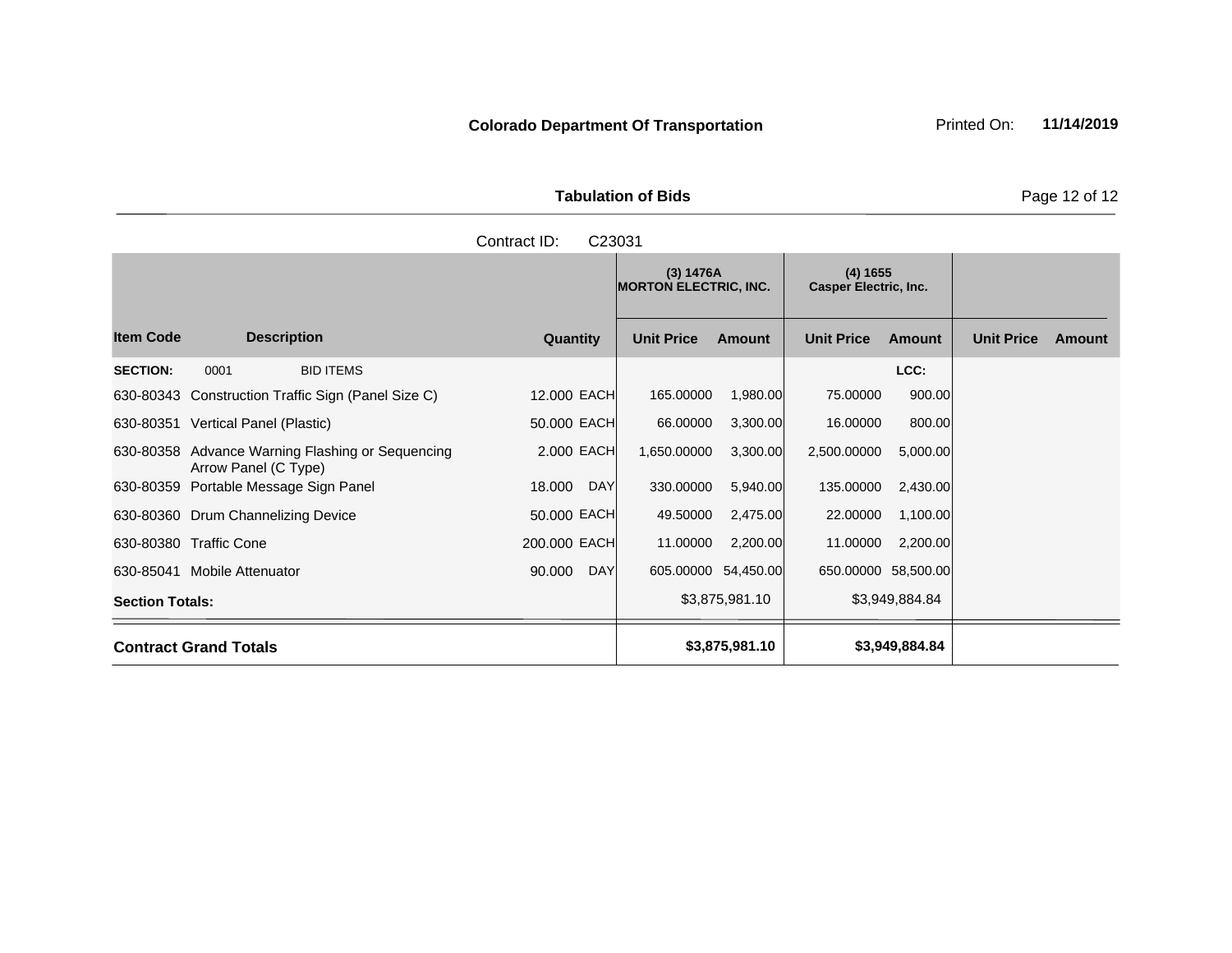**Low Bid Item Analysis Page 1 of 8** 

| Contract ID: | C <sub>23031</sub> |
|--------------|--------------------|
|              |                    |

| Line            | Item/<br>Description                      | Quantity                                                | Estimated<br>Price | <b>Bid Price/</b><br><b>Units</b> | Estimated<br>Amount | <b>Bid Amount</b> | <b>Bid Est</b><br>% | Overrun $(+)$<br>Underrun (-) |
|-----------------|-------------------------------------------|---------------------------------------------------------|--------------------|-----------------------------------|---------------------|-------------------|---------------------|-------------------------------|
| <b>SECTION:</b> | 0001                                      | <b>BID ITEMS</b>                                        |                    |                                   |                     |                   |                     |                               |
| 0005            | 202-00805                                 | 1.000<br>Removal of Overhead Sign Structure             | 5,000.00000        | 5,000.00000<br><b>EACH</b>        | 5,000.00            | 5,000.00          | 100.00%             | 0.00                          |
| 0010            | 202-00810<br>Removal of Ground Sign       | 14.000                                                  | 2,000.00000        | 150.00000<br><b>EACH</b>          | 28,000.00           | 2,100.00          | 7.50%               | $-25,900.00$                  |
| 0015            | 202-00823                                 | 15.000<br>Removal of Dynamic Message Sign               | 2,000.00000        | 2,500.00000<br><b>EACH</b>        | 30,000.00           | 37,500.00         | 125.00%             | 7,500.00                      |
| 0020            | 202-01130<br>Removal of Guardrail Type 3  | 805,000                                                 | 10.00000           | 9.00000<br>LF                     | 8,050.00            | 7,245.00          | 90.00%              | $-805.00$                     |
| 0025            | 202-01170<br>Removal of Guardrail Type 7  | 140.000                                                 | 20.00000           | 56.00000<br>LF                    | 2,800.00            | 7.840.00          | 280.00%             | 5,040.00                      |
| 0030            | 202-01300<br>Removal of End Anchorage     | 5.000                                                   | 300.00000          | 750.00000<br><b>EACH</b>          | 1,500.00            | 3,750.00          | 250.00%             | 2,250.00                      |
| 0035            | 203-01597<br>Potholing                    | 150,000                                                 | 200.00000          | 10.00000<br><b>HOUR</b>           | 30,000.00           | 1.500.00          | 5.00%               | $-28,500.00$                  |
| 0040            | 208-00002<br>Erosion Log Type 1 (12 Inch) | 2,000.000                                               | 5.00000            | 1.00000<br>LF                     | 10,000.00           | 2,000.00          | 20.00%              | $-8,000.00$                   |
| 0045            | 208-00035<br>Aggregate Bag                | 200.000                                                 | 8.00000            | 7.50000<br>LF                     | 1,600.00            | 1,500.00          | 93.75%              | $-100.00$                     |
| 0050            | 208-00046<br>(Type 1)                     | 18.000<br>Pre-fabricated Concrete Washout Structure     | 500.00000          | 125.00000<br><b>EACH</b>          | 9,000.00            | 2,250.00          | 25.00%              | $-6,750.00$                   |
| 0055            | 208-00103                                 | 100.000<br>Removal and Disposal of Sediment (Labor)     | 50.00000           | 5.00000<br><b>HOUR</b>            | 5,000.00            | 500.00            | 10.00%              | $-4,500.00$                   |
| 0060            | 208-00105                                 | 100.000<br>Removal and Disposal of Sediment (Equipment) | 125.00000          | 5.00000<br><b>HOUR</b>            | 12,500.00           | 500.00            | 4.00%               | $-12,000.00$                  |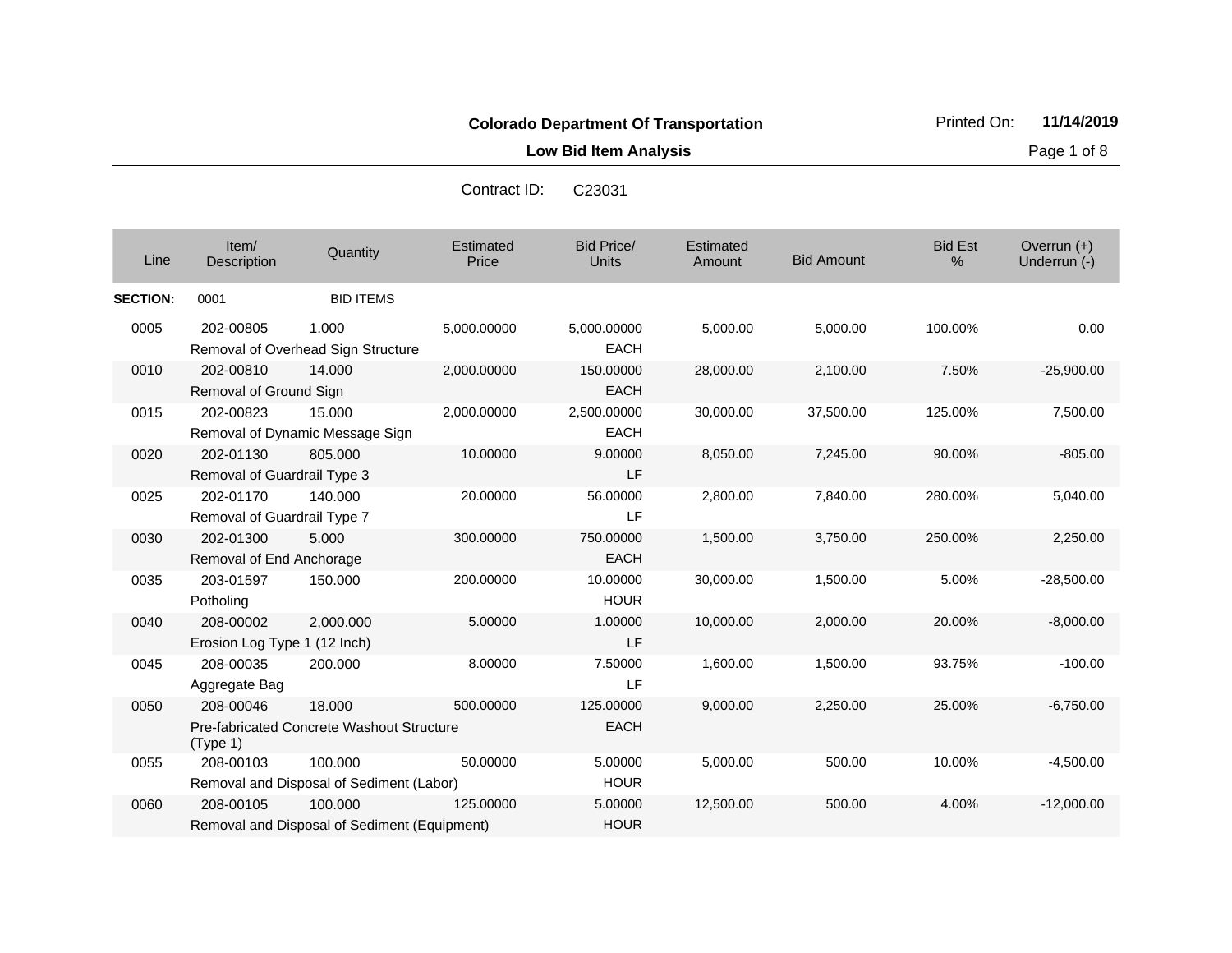Contract ID: C23031

**Low Bid Item Analysis Page 2 of 8** 

| Line            | Item/<br>Description                               | Quantity                                            | Estimated<br>Price | Bid Price/<br><b>Units</b>  | Estimated<br>Amount | <b>Bid Amount</b> | <b>Bid Est</b><br>% | Overrun $(+)$<br>Underrun (-) |
|-----------------|----------------------------------------------------|-----------------------------------------------------|--------------------|-----------------------------|---------------------|-------------------|---------------------|-------------------------------|
| <b>SECTION:</b> | 0001                                               | <b>BID ITEMS</b>                                    |                    |                             |                     |                   |                     |                               |
| 0065            | 208-00106<br>Sweeping (Sediment Removal)           | 100.000                                             | 150.00000          | 5.00000<br><b>HOUR</b>      | 15,000.00           | 500.00            | 3.33%               | $-14,500.00$                  |
| 0070            | 208-00107<br><b>Removal of Trash</b>               | 100.000                                             | 100.00000          | 5.00000<br><b>HOUR</b>      | 10,000.00           | 500.00            | 5.00%               | $-9,500.00$                   |
| 0075            | 212-00006<br>Seeding (Native)                      | 0.800                                               | 8,000.00000        | 4,375.00000<br><b>ACRE</b>  | 6,400.00            | 3,500.00          | 54.69%              | $-2,900.00$                   |
| 0080            | 212-00032<br>Soil Conditioning                     | 0.800                                               | 8,000.00000        | 4,375.00000<br><b>ACRE</b>  | 6,400.00            | 3,500.00          | 54.69%              | $-2,900.00$                   |
| 0085            | 213-00003<br>Mulching (Weed Free)                  | 0.100                                               | 6,000.00000        | 35,000.00000<br><b>ACRE</b> | 600.00              | 3,500.00          | 583.33%             | 2,900.00                      |
| 0090            | 213-00061<br><b>Mulch Tackifier</b>                | 20,000                                              | 4.00000            | 100.00000<br><b>LB</b>      | 80.00               | 2,000.00          | 2500.00%            | 1,920.00                      |
| 0095            | 216-00201<br>(Biodegradable Class 1)               | 4,000.000<br>Soil Retention Blanket (Straw-Coconut) | 2.00000            | 2.50000<br>SY               | 8,000.00            | 10,000.00         | 125.00%             | 2,000.00                      |
| 0100            | 240-00000<br><b>Wildlife Biologist</b>             | 40.000                                              | 100.00000          | 167.00000<br><b>HOUR</b>    | 4,000.00            | 6,680.00          | 167.00%             | 2,680.00                      |
| 0105            | 240-00010<br><b>Removal of Nests</b>               | 10.000                                              | 100.00000          | 143.00000<br><b>HOUR</b>    | 1,000.00            | 1,430.00          | 143.00%             | 430.00                        |
| 0110            | 250-00010                                          | 1.000<br>Environmental Health and Safety Management | 5,000.00000        | 5,900.00000<br>L S          | 5,000.00            | 5,900.00          | 118.00%             | 900.00                        |
| 0115            | 250-00050<br>Monitoring Technician                 | 20.000                                              | 100.00000          | 149.00000<br><b>HOUR</b>    | 2,000.00            | 2,980.00          | 149.00%             | 980.00                        |
| 0120            | 250-00120<br><b>Material Sampling and Delivery</b> | 2.000                                               | 200.00000          | 312.00000<br><b>EACH</b>    | 400.00              | 624.00            | 156.00%             | 224.00                        |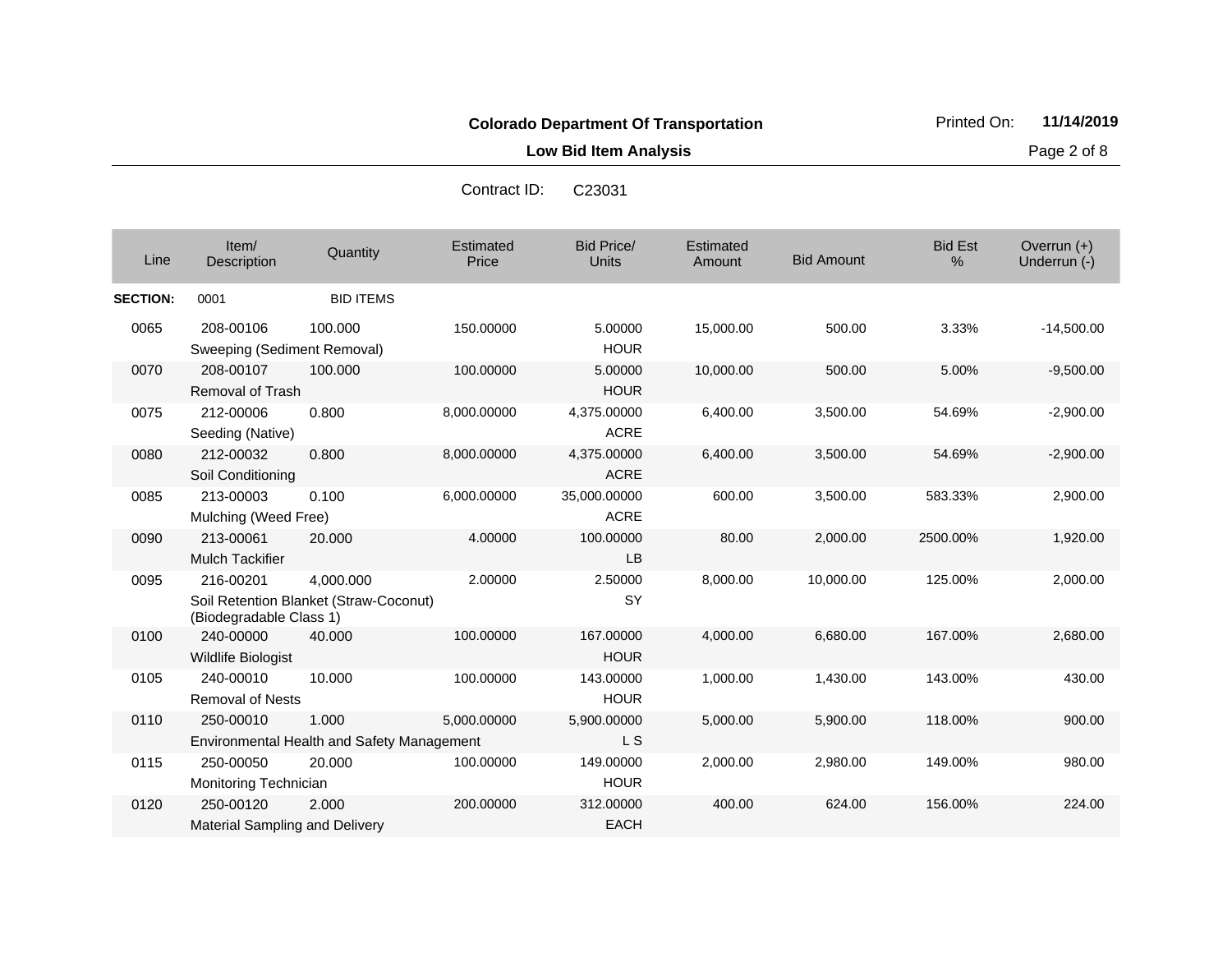**Low Bid Item Analysis Page 3 of 8** 

|                 |                               |                                      | OUIIII au ID.      | ∪∠ง∪ง เ             |                     |                   |                     |                               |
|-----------------|-------------------------------|--------------------------------------|--------------------|---------------------|---------------------|-------------------|---------------------|-------------------------------|
| Line            | Item/<br>Description          | Quantity                             | Estimated<br>Price | Bid Price/<br>Units | Estimated<br>Amount | <b>Bid Amount</b> | <b>Bid Est</b><br>% | Overrun $(+)$<br>Underrun (-) |
| <b>SECTION:</b> | 0001                          | <b>BID ITEMS</b>                     |                    |                     |                     |                   |                     |                               |
| 0125            | 250-00200                     | 20.000                               | 50.00000           | 150.00000           | 1,000.00            | 3,000.00          | 300.00%             | 2,000.00                      |
|                 | Material Handling (Stockpile) |                                      |                    | <b>CY</b>           |                     |                   |                     |                               |
| 0130            | 250-00210                     | 20.000                               | 300.00000          | 113.00000           | 6,000.00            | 2,260.00          | 37.67%              | $-3,740.00$                   |
|                 | Solid Waste Disposal          |                                      |                    | <b>CY</b>           |                     |                   |                     |                               |
| 0135            | 250-00220                     | 20.000                               | 300.00000          | 250.00000           | 6,000.00            | 5,000.00          | 83.33%              | $-1,000.00$                   |
|                 | Hazardous Waste Disposal      |                                      |                    | <b>CY</b>           |                     |                   |                     |                               |
| 0140            | 403-00721                     | 300.000                              | 100.00000          | 65.00000            | 30,000.00           | 19,500.00         | 65.00%              | $-10,500.00$                  |
|                 |                               | Hot Mix Asphalt (Patching) (Asphalt) |                    | <b>SY</b>           |                     |                   |                     |                               |
| 0145            | 503-00042                     | 17.000                               | 700.00000          | 650.00000           | 11,900.00           | 11,050.00         | 92.86%              | $-850.00$                     |
|                 | Drilled Shaft (42 Inch)       |                                      |                    | LF                  |                     |                   |                     |                               |
| 0150            | 503-00048                     | 186.000                              | 700.00000          | 750.00000           | 130,200.00          | 139,500.00        | 107.14%             | 9,300.00                      |
|                 | Drilled Shaft (48 Inch)       |                                      |                    | LF                  |                     |                   |                     |                               |
| 0155            | 604-39050                     | 1.000                                | 8,000.00000        | 10,000.00000        | 8,000.00            | 10,000.00         | 125.00%             | 2,000.00                      |
|                 |                               | Manhole (Traffic Management System)  |                    | <b>EACH</b>         |                     |                   |                     |                               |
| 0160            | 606-00301                     | 1,175.000                            | 30.00000           | 92.50000            | 35,250.00           | 108,687.50        | 308.33%             | 73,437.50                     |
|                 |                               | Guardrail Type 3 (6-3 Post Spacing)  |                    | LF.                 |                     |                   |                     |                               |
| 0165            | 606-01340                     | 2.000                                | 1,400.00000        | 3,380.00000         | 2,800.00            | 6,760.00          | 241.43%             | 3,960.00                      |
|                 | End Anchorage Type 3D         |                                      |                    | <b>EACH</b>         |                     |                   |                     |                               |
| 0170            | 606-01370                     | 1.000                                | 2,500.00000        | 7,000.00000         | 2,500.00            | 7,000.00          | 280.00%             | 4,500.00                      |
|                 | <b>Transition Type 3G</b>     |                                      |                    | <b>EACH</b>         |                     |                   |                     |                               |
| 0175            | 606-01385                     | 2.000                                | 2,000.00000        | 3,160.00000         | 4,000.00            | 6,320.00          | 158.00%             | 2,320.00                      |
|                 | Transition Type 3J            |                                      |                    | <b>EACH</b>         |                     |                   |                     |                               |
| 0180            | 606-01390                     | 2.000                                | 2,000.00000        | 2,904.00000         | 4,000.00            | 5,808.00          | 145.20%             | 1,808.00                      |
|                 | End Anchorage Type 3K         |                                      |                    | <b>EACH</b>         |                     |                   |                     |                               |

Contract ID: C23031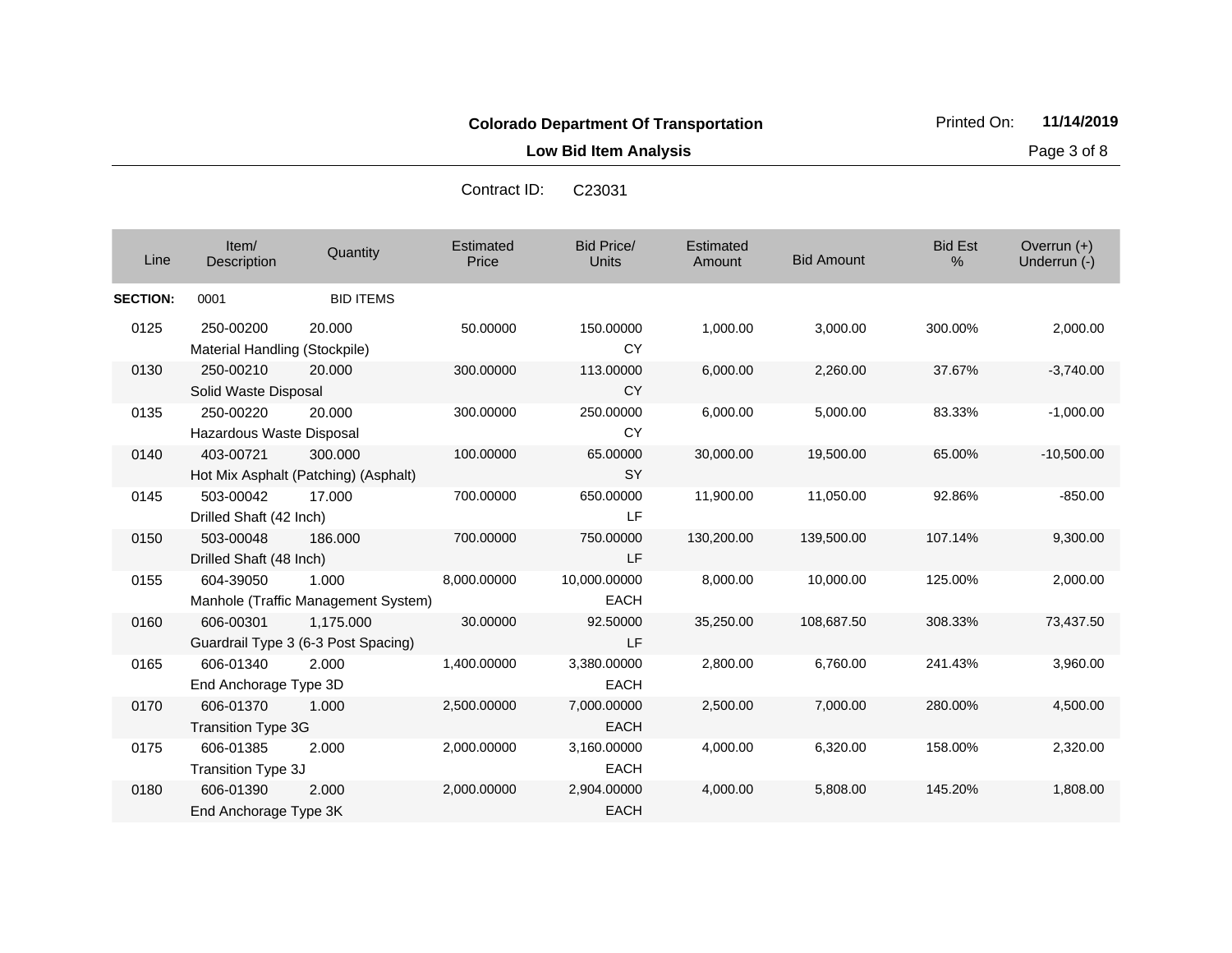**Low Bid Item Analysis Page 4 of 8** 

Contract ID: C23031

| Line            | Item/<br>Description                             | Quantity                                        | Estimated<br>Price | <b>Bid Price/</b><br>Units | Estimated<br>Amount | <b>Bid Amount</b> | <b>Bid Est</b><br>% | Overrun $(+)$<br>Underrun (-) |
|-----------------|--------------------------------------------------|-------------------------------------------------|--------------------|----------------------------|---------------------|-------------------|---------------------|-------------------------------|
| <b>SECTION:</b> | 0001                                             | <b>BID ITEMS</b>                                |                    |                            |                     |                   |                     |                               |
| 0185            | 606-02005<br>End Anchorage (Flared)              | 9.000                                           | 2,800.00000        | 7,002.00000<br><b>EACH</b> | 25,200.00           | 63,018.00         | 250.07%             | 37,818.00                     |
| 0190            | 607-11525<br>Fence (Plastic)                     | 200.000                                         | 5.00000            | 1.00000<br>LF              | 1,000.00            | 200.00            | 20.00%              | $-800.00$                     |
| 0195            | 612-00001<br>Delineator (Type I)                 | 6.000                                           | 25.00000           | 25.00000<br><b>EACH</b>    | 150.00              | 150.00            | 100.00%             | 0.00                          |
| 0200            | 612-00003<br>Delineator (Type III)               | 7.000                                           | 30.00000           | 30.00000<br><b>EACH</b>    | 210.00              | 210.00            | 100.00%             | 0.00                          |
| 0205            | 612-00260                                        | 9.000<br>Location Marker (Fiber Optic)(Dome)    | 100.00000          | 125.00000<br><b>EACH</b>   | 900.00              | 1,125.00          | 125.00%             | 225.00                        |
| 0210            | 612-00270                                        | 16.000<br>Location Marker (Utility) (Flat Slat) | 80.00000           | 100.00000<br><b>EACH</b>   | 1,280.00            | 1,600.00          | 125.00%             | 320.00                        |
| 0215            | 613-00206<br>2 Inch Electrical Conduit (Bored)   | 7.140.000                                       | 35.00000           | 20.00000<br>LF             | 249,900.00          | 142,800.00        | 57.14%              | $-107,100.00$                 |
| 0220            | 613-01200<br>2 Inch Electrical Conduit (Plastic) | 650.000                                         | 25.00000           | 20.00000<br>LF             | 16,250.00           | 13,000.00         | 80.00%              | $-3,250.00$                   |
| 0225            | 613-07011<br>Pull Box (11"x18"x12")              | 21.000                                          | 1,000.00000        | 950.00000<br><b>EACH</b>   | 21,000.00           | 19,950.00         | 95.00%              | $-1,050.00$                   |
| 0230            | 613-07023<br>Pull Box (24"x36"x24")              | 14.000                                          | 1,500.00000        | 1,050.00000<br><b>EACH</b> | 21,000.00           | 14,700.00         | 70.00%              | $-6,300.00$                   |
| 0235            | 613-07040<br>Pull Box (30"x48"x24")              | 1.000                                           | 2,500.00000        | 1,250.00000<br><b>EACH</b> | 2,500.00            | 1,250.00          | 50.00%              | $-1,250.00$                   |
| 0240            | 613-80130<br>Service Meter Cabinet               | 16.000                                          | 5,000.00000        | 5,500.00000<br><b>EACH</b> | 80,000.00           | 88,000.00         | 110.00%             | 8,000.00                      |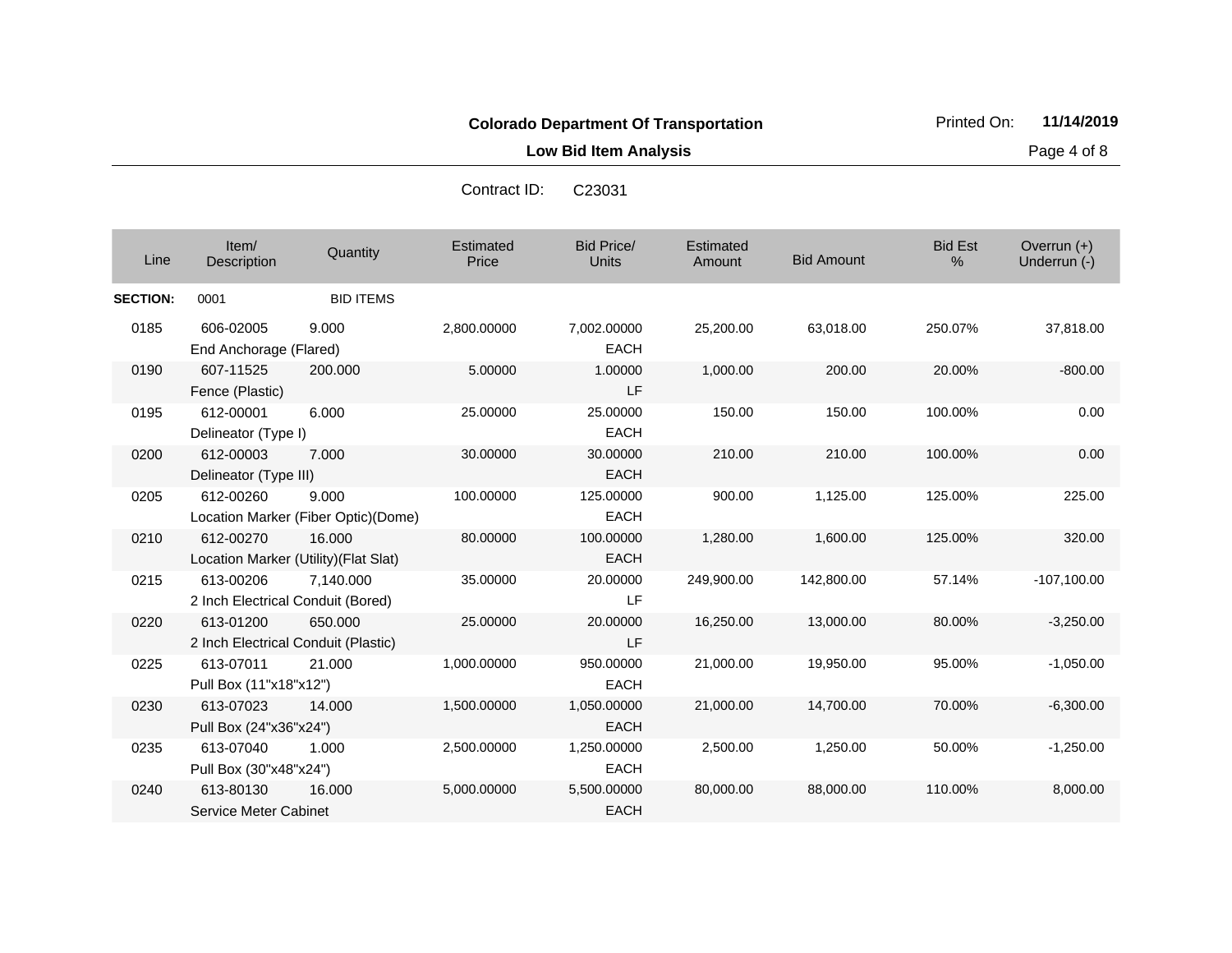**Low Bid Item Analysis Page 5 of 8** 

| Line            | Item/<br>Description                   | Quantity                                              | Estimated<br>Price | <b>Bid Price/</b><br><b>Units</b> | Estimated<br>Amount | <b>Bid Amount</b> | <b>Bid Est</b><br>% | Overrun $(+)$<br>Underrun (-) |
|-----------------|----------------------------------------|-------------------------------------------------------|--------------------|-----------------------------------|---------------------|-------------------|---------------------|-------------------------------|
| <b>SECTION:</b> | 0001                                   | <b>BID ITEMS</b>                                      |                    |                                   |                     |                   |                     |                               |
| 0245            | 614-00011<br>Sign Panel (Class I)      | 36.500                                                | 25.00000           | 25.00000<br><b>SF</b>             | 912.50              | 912.50            | 100.00%             | 0.00                          |
| 0250            | 614-00012<br>Sign Panel (Class II)     | 28.000                                                | 25.00000           | 35.00000<br><b>SF</b>             | 700.00              | 980.00            | 140.00%             | 280.00                        |
| 0255            | 614-00818<br>Steel Sign Post (W 8x18)  | 40.000                                                | 60.00000           | 75.00000<br>LF                    | 2,400.00            | 3,000.00          | 125.00%             | 600.00                        |
| 0260            | 614-01022<br>Steel Sign Post (W 10x22) | 306.000                                               | 100.00000          | 95.00000<br>LF.                   | 30,600.00           | 29,070.00         | 95.00%              | $-1,530.00$                   |
| 0265            | 614-03003<br>Concrete Footing (Type 3) | 2.000                                                 | 3,500.00000        | 2,500.00000<br><b>EACH</b>        | 7,000.00            | 5,000.00          | 71.43%              | $-2,000.00$                   |
| 0270            | 614-03005<br>Concrete Footing (Type 5) | 18.000                                                | 2,500.00000        | 3,500.00000<br><b>EACH</b>        | 45,000.00           | 63,000.00         | 140.00%             | 18,000.00                     |
| 0275            | 614-10115<br>26' Color                 | 2.000<br>Dynamic Message Sign (Color LED)(Overhead)   | 120,000.00000      | 129,000.00000<br><b>EACH</b>      | 240,000.00          | 258,000.00        | 107.50%             | 18,000.00                     |
| 0280            | 614-10120                              | 5.000<br>Variable Message Sign 18' Amber              | 70,000.00000       | 78,000.00000<br><b>EACH</b>       | 350,000.00          | 390,000.00        | 111.43%             | 40,000.00                     |
| 0285            | 614-10127<br>Variable Speed Limit Sign | 2.000                                                 | 20,000.00000       | 29,000.00000<br><b>EACH</b>       | 40,000.00           | 58,000.00         | 145.00%             | 18,000.00                     |
| 0290            | 614-10145<br>Flip Face                 | 9.000<br>Variable Message Sign LED (Single Faced) 15' | 70,000.00000       | 73,000.00000<br><b>EACH</b>       | 630,000.00          | 657,000.00        | 104.29%             | 27,000.00                     |
| 0295            | 614-30205                              | 1.000<br>VMS Butterfly Support (Roadside)             | 40.000.00000       | 24,500.00000<br><b>EACH</b>       | 40.000.00           | 24.500.00         | 61.25%              | $-15,500.00$                  |

Contract ID: C23031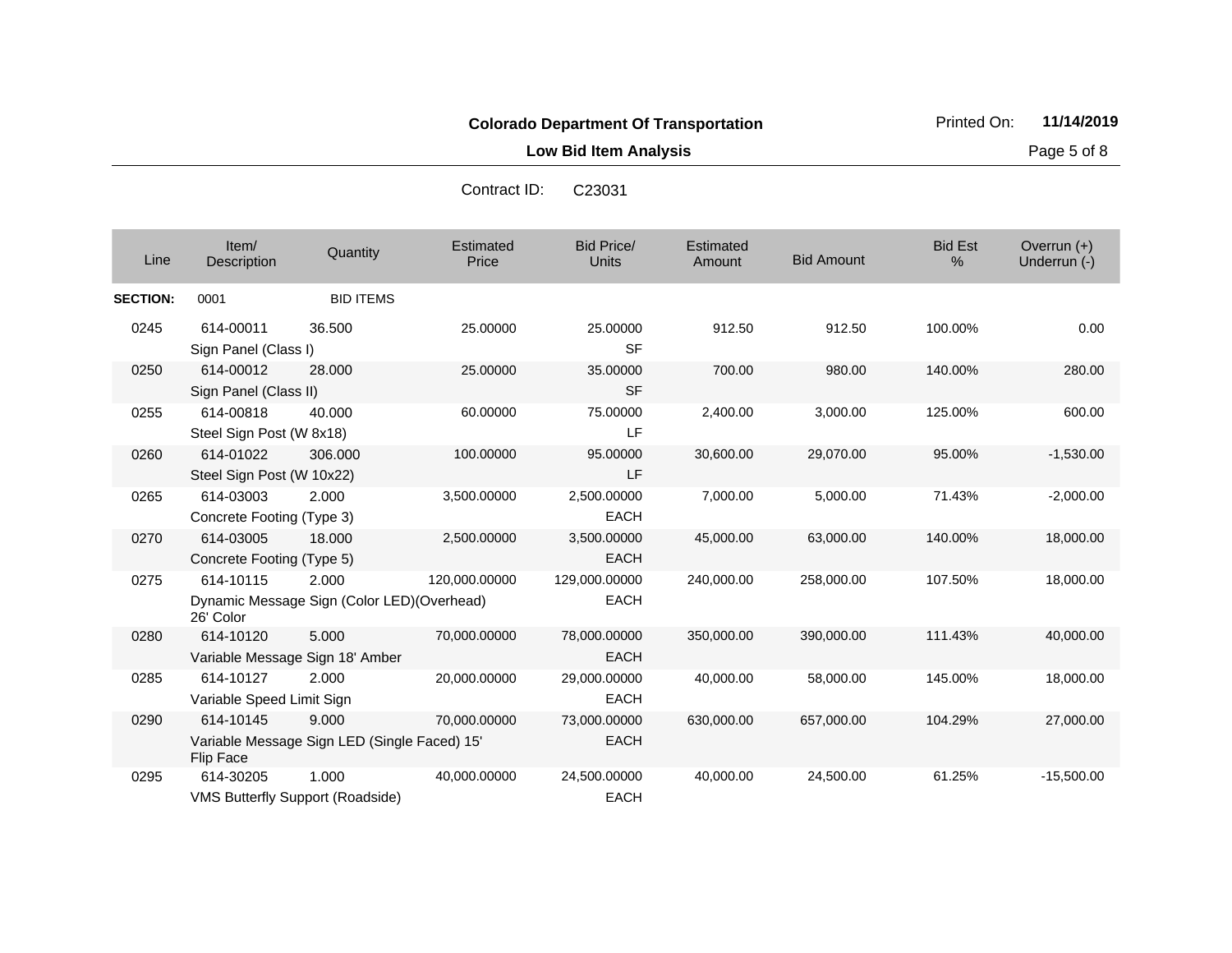**Low Bid Item Analysis Page 6 of 8** 

| Contract ID: | C <sub>23031</sub> |
|--------------|--------------------|
|              |                    |

| Line            | Item/<br>Description                                                 | Quantity         | Estimated<br>Price | <b>Bid Price/</b><br><b>Units</b> | Estimated<br>Amount | <b>Bid Amount</b> | <b>Bid Est</b><br>% | Overrun $(+)$<br>Underrun (-) |
|-----------------|----------------------------------------------------------------------|------------------|--------------------|-----------------------------------|---------------------|-------------------|---------------------|-------------------------------|
| <b>SECTION:</b> | 0001                                                                 | <b>BID ITEMS</b> |                    |                                   |                     |                   |                     |                               |
| 0300            | 614-32400<br>Monotube Overhead Sign Cantilever (24 Inch<br>Diameter) | 6.000            | 45,000.00000       | 49,000.00000<br><b>EACH</b>       | 270,000.00          | 294,000.00        | 108.89%             | 24,000.00                     |
| 0305            | 614-70024<br>1310nm SFP Optic Module                                 | 12.000           | 500.00000          | 900.00000<br><b>EACH</b>          | 6,000.00            | 10,800.00         | 180.00%             | 4,800.00                      |
| 0310            | 614-86105<br>Telemetry (Field)                                       | 13.000           | 1,500.00000        | 3,000.00000<br><b>EACH</b>        | 19,500.00           | 39,000.00         | 200.00%             | 19,500.00                     |
| 0315            | 614-87010<br>Fiber Optic Cable (Single Mode) (12 Fiber)              | 350.000          | 5.00000            | 15.00000<br><b>LF</b>             | 1,750.00            | 5,250.00          | 300.00%             | 3,500.00                      |
| 0320            | 614-87024<br>Fiber Optic Termination Panel (24 Fiber)                | 3.000            | 1,500.00000        | 1,100.00000<br><b>EACH</b>        | 4,500.00            | 3,300.00          | 73.33%              | $-1,200.00$                   |
| 0325            | 614-87320<br><b>Closed Circuit Television</b>                        | 3.000            | 10,000.00000       | 5,500.00000<br><b>EACH</b>        | 30,000.00           | 16,500.00         | 55.00%              | $-13,500.00$                  |
| 0330            | 614-87496<br>Fiber Optic Cable (Single Mode) (96 Strands)            | 4,300.000        | 5.00000            | 10.00000<br>LF                    | 21,500.00           | 43,000.00         | 200.00%             | 21,500.00                     |
| 0335            | 614-87691<br>Ethernet Switch Type I                                  | 3.000            | 5,000.00000        | 4,000.00000<br><b>EACH</b>        | 15,000.00           | 12,000.00         | 80.00%              | $-3,000.00$                   |
| 0340            | 620-00020<br><b>Sanitary Facility</b>                                | 1.000            | 2,000.00000        | 500.00000<br><b>EACH</b>          | 2,000.00            | 500.00            | 25.00%              | $-1,500.00$                   |
| 0345            | 625-00000<br><b>Construction Surveying</b>                           | 1.000            | 20,000.00000       | 9,500.00000<br>L S                | 20,000.00           | 9,500.00          | 47.50%              | $-10,500.00$                  |
| 0350            | 626-00000<br>Mobilization                                            | 1.000            | 333,525.00000      | 370,000.00000<br>L S              | 333,525.00          | 370,000.00        | 110.94%             | 36,475.00                     |
| 0355            | 630-00000<br>Flagging                                                | 500.000          | 25.00000           | 30.00000<br><b>HOUR</b>           | 12,500.00           | 15,000.00         | 120.00%             | 2,500.00                      |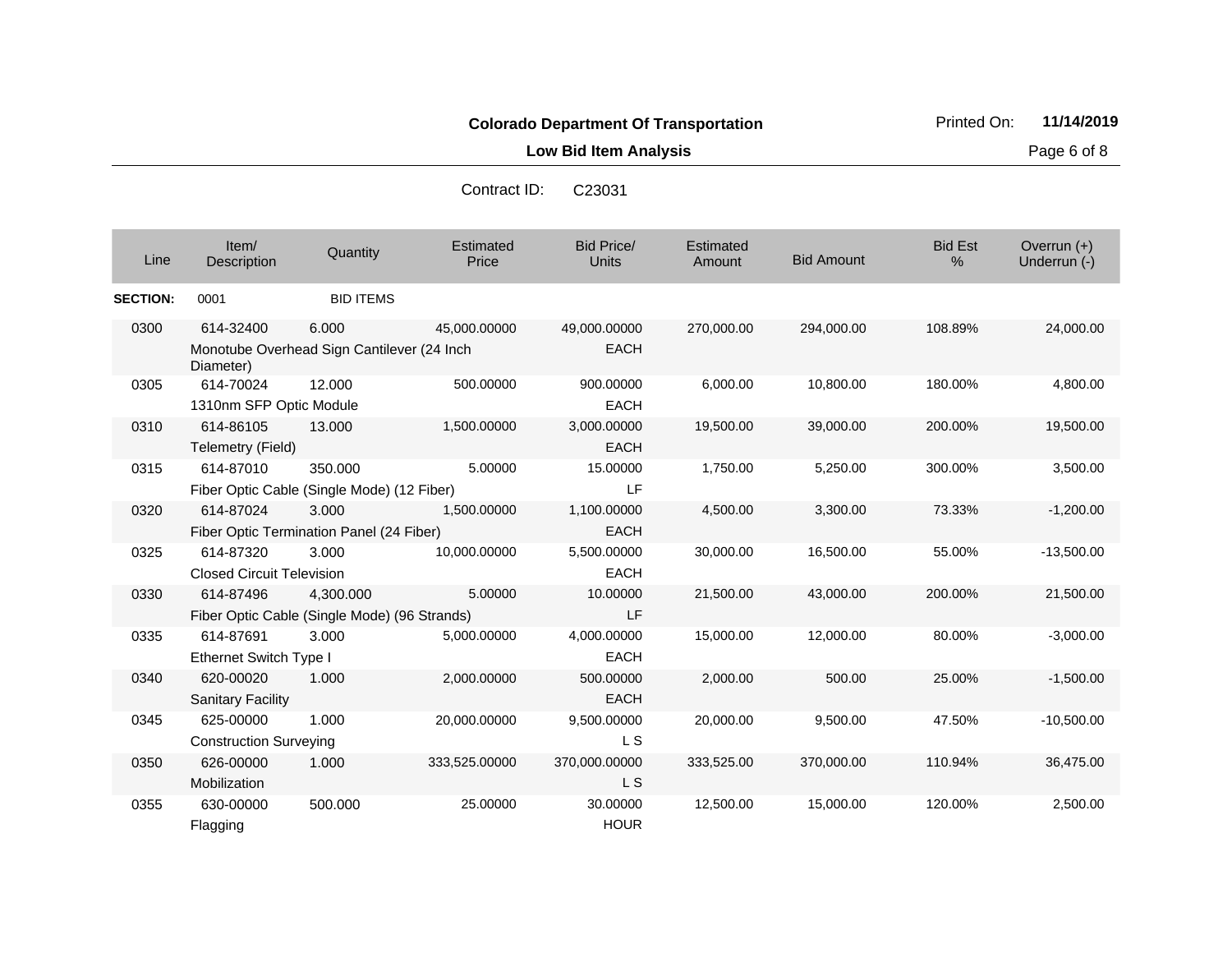**Low Bid Item Analysis Page 7 of 8** 

| Contract ID: | C <sub>23031</sub> |
|--------------|--------------------|
|              |                    |

| Line            | Item/<br>Description                           | Quantity                                              | Estimated<br>Price | <b>Bid Price/</b><br><b>Units</b> | Estimated<br>Amount | <b>Bid Amount</b> | <b>Bid Est</b><br>% | Overrun $(+)$<br>Underrun (-) |
|-----------------|------------------------------------------------|-------------------------------------------------------|--------------------|-----------------------------------|---------------------|-------------------|---------------------|-------------------------------|
| <b>SECTION:</b> | 0001                                           | <b>BID ITEMS</b>                                      |                    |                                   |                     |                   |                     |                               |
| 0360            | 630-00003<br><b>Uniformed Traffic Control</b>  | 24,000                                                | 100.00000          | 125.00000<br><b>HOUR</b>          | 2,400.00            | 3,000.00          | 125.00%             | 600.00                        |
| 0365            | 630-00007<br><b>Traffic Control Inspection</b> | 10.000                                                | 185.00000          | 125.00000<br>DAY                  | 1,850.00            | 1,250.00          | 67.57%              | $-600.00$                     |
| 0370            | 630-00012<br><b>Traffic Control Management</b> | 180.000                                               | 775.00000          | 150.00000<br><b>DAY</b>           | 139,500.00          | 27,000.00         | 19.35%              | $-112,500.00$                 |
| 0375            | 630-80341                                      | 8.000<br>Construction Traffic Sign (Panel Size A)     | 50.00000           | 100.00000<br><b>EACH</b>          | 400.00              | 800.00            | 200.00%             | 400.00                        |
| 0380            | 630-80342                                      | 32.000<br>Construction Traffic Sign (Panel Size B)    | 60.00000           | 125.00000<br><b>EACH</b>          | 1,920.00            | 4,000.00          | 208.33%             | 2,080.00                      |
| 0385            | 630-80343                                      | 12.000<br>Construction Traffic Sign (Panel Size C)    | 70.00000           | 150.00000<br><b>EACH</b>          | 840.00              | 1,800.00          | 214.29%             | 960.00                        |
| 0390            | 630-80351<br>Vertical Panel (Plastic)          | 50.000                                                | 30.00000           | 30.00000<br><b>EACH</b>           | 1,500.00            | 1,500.00          | 100.00%             | 0.00                          |
| 0395            | 630-80358<br>Panel (C Type)                    | 2.000<br>Advance Warning Flashing or Sequencing Arrow | 1,500.00000        | 3,500.00000<br><b>EACH</b>        | 3,000.00            | 7,000.00          | 233.33%             | 4,000.00                      |
| 0400            | 630-80359<br>Portable Message Sign Panel       | 18.000                                                | 100.00000          | 200.00000<br><b>DAY</b>           | 1,800.00            | 3,600.00          | 200.00%             | 1,800.00                      |
| 0405            | 630-80360<br>Drum Channelizing Device          | 50,000                                                | 35.00000           | 30.00000<br><b>EACH</b>           | 1,750.00            | 1,500.00          | 85.71%              | $-250.00$                     |
| 0410            | 630-80380<br><b>Traffic Cone</b>               | 200.000                                               | 10.00000           | 25.00000<br><b>EACH</b>           | 2,000.00            | 5,000.00          | 250.00%             | 3,000.00                      |
| 0415            | 630-85041<br><b>Mobile Attenuator</b>          | 90.000                                                | 350.00000          | 10.00000<br><b>DAY</b>            | 31,500.00           | 900.00            | 2.86%               | $-30,600.00$                  |